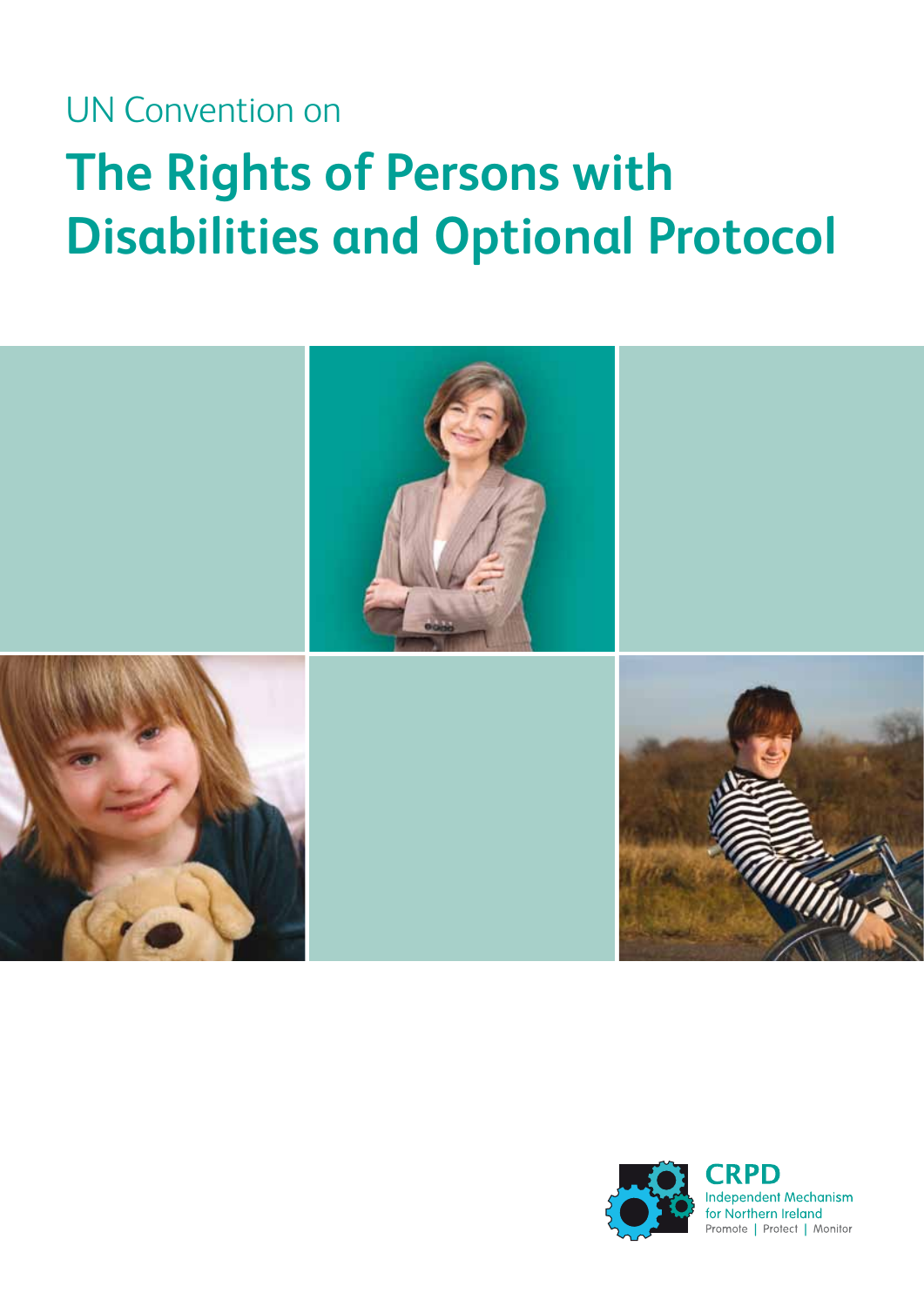The United Nations Convention on the Rights of Persons with Disabilities and its Optional Protocol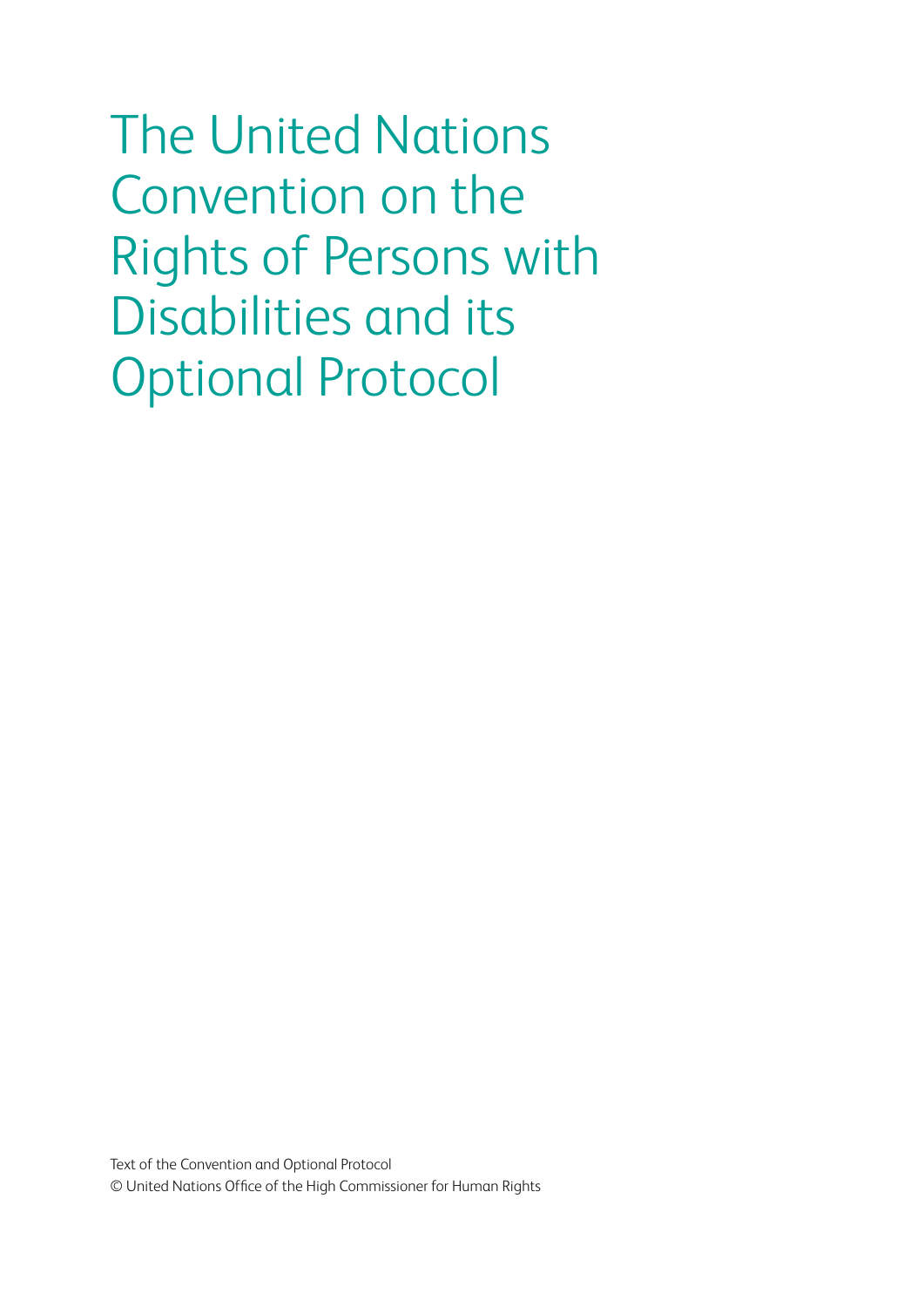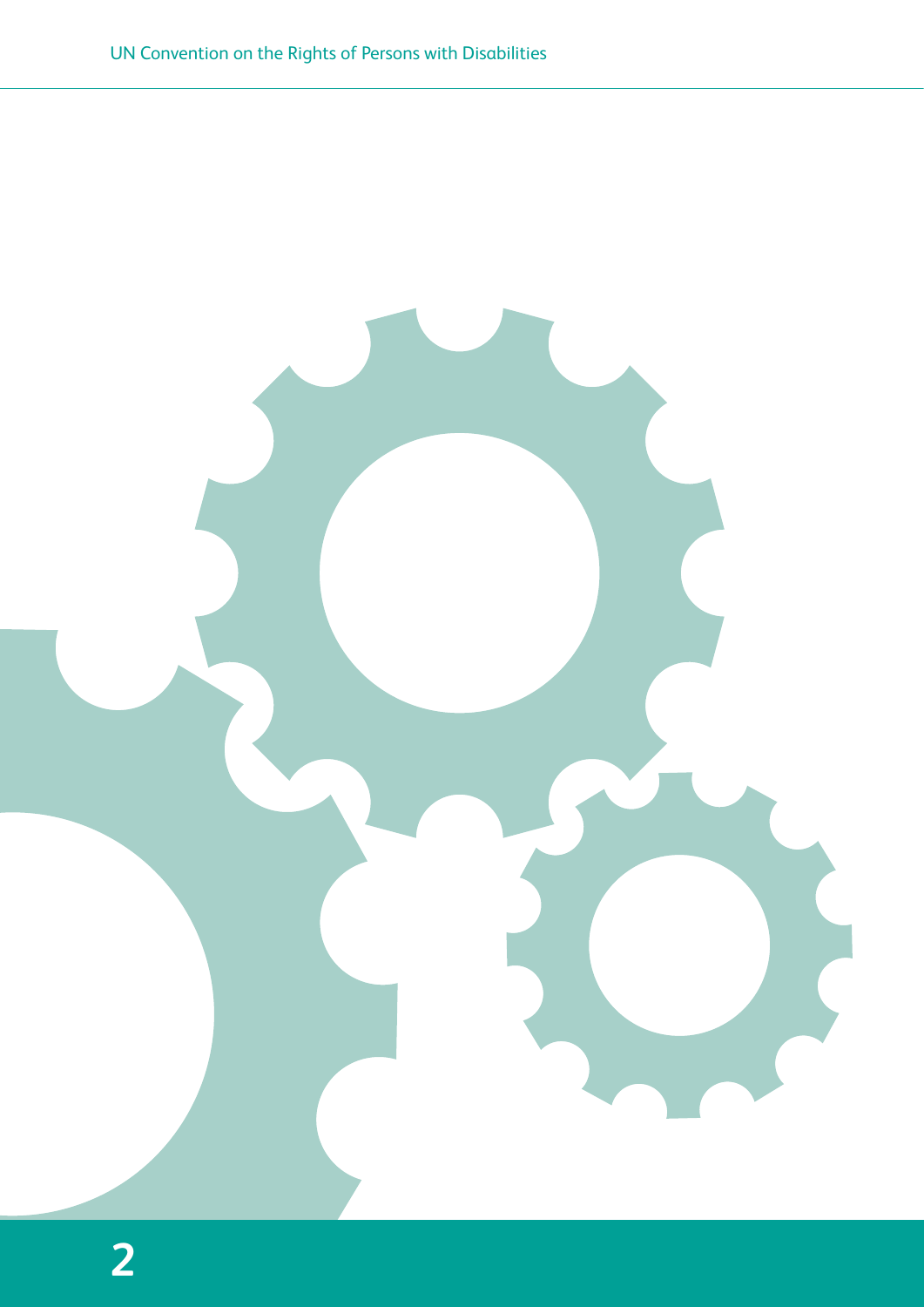# **Contents**

| Page 4  | <b>Foreword</b>                                                                                 |                                        |
|---------|-------------------------------------------------------------------------------------------------|----------------------------------------|
| Page 6  | <b>Preamble</b>                                                                                 |                                        |
| Page 8  | <b>Article 1:</b>                                                                               | <b>Purpose</b>                         |
| Page 9  | <b>Article 2:</b>                                                                               | <b>Definitions</b>                     |
| Page 9  | <b>Article 3:</b>                                                                               | <b>General principles</b>              |
| Page 10 | <b>Articles 4-32:</b>                                                                           | <b>Obligations</b>                     |
| Page 27 | <b>Article 33:</b>                                                                              | National implementation and monitoring |
| Page 28 | Articles 34-50:                                                                                 | <b>Procedural matters</b>              |
| Page 35 | <b>Optional Protocol to the Convention on the</b><br><b>Rights of Persons with Disabilities</b> |                                        |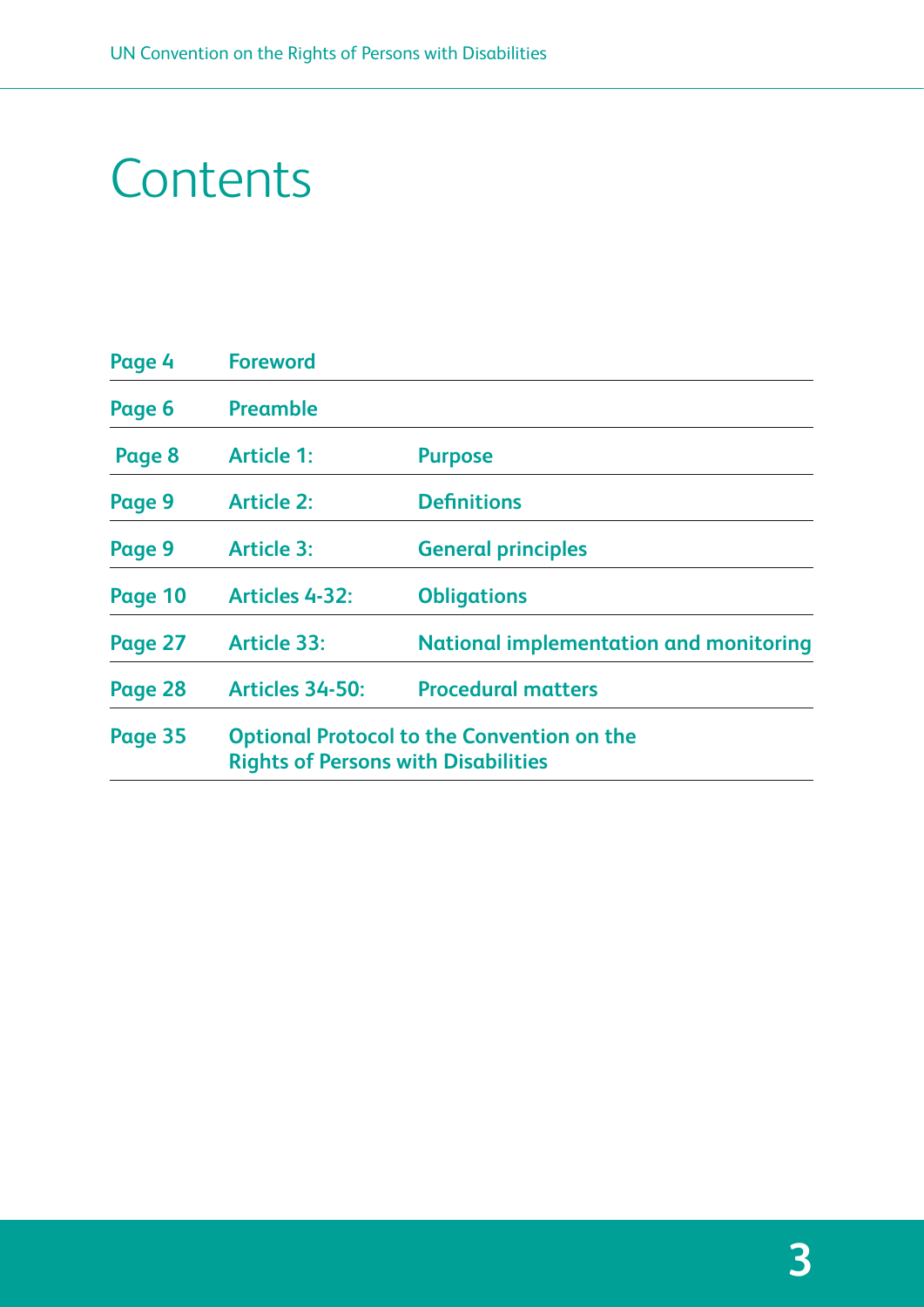## Foreword

The United Nations Convention on the Rights of Persons with Disabilities (CRPD) is the first human rights treaty of the 21st century and it represents a major step in helping to ensure that the rights of disabled people are protected. We want to see this Treaty guiding future legislative and policy development in Northern Ireland.

The United Kingdom signed the CRPD on 30 March 2007, and the Optional Protocol (which allows people to complain to the UN) on 26 February 2009. Following ratification by Parliament, the CRPD entered into force in the UK on 8 July 2009, and the Optional Protocol on 7 September 2009.

The Equality and Human Rights Commission (EHRC), the Scottish Human Rights Commission (SHRC), the Northern Ireland Human Rights Commission (NIHRC) and the Equality Commission for Northern Ireland (ECNI) have been designated under the Convention (Article 33.2) as component parts of the UK's 'independent mechanism'. We are tasked with promoting, protecting and monitoring the UK and devolved governments' implementation of the Convention. In Northern Ireland the Equality Commission for Northern Ireland and the Northern Ireland Human Rights Commission will perform this important role.

Internationally, the UN Committee on the Rights of Persons with Disabilities, a body of human rights experts, will examine how the UK protects, respects and fulfils the rights contained in the Convention. The Committee will receive reports from the UK Government on what they have done to put Convention rights into practice. The Committee will also receive reports from the 'independent mechanism', and reports and complaints from disabled people and disabled people's organisations.

The Convention can help people with disabilities in Northern Ireland because:

- OO Government and public bodies will be expected to make decisions and deliver services which take into account the rights contained in the Convention.
- The Convention encourages the wider community to recognise the importance of disabled people's human rights.
- The Convention could be used to challenge or change the law.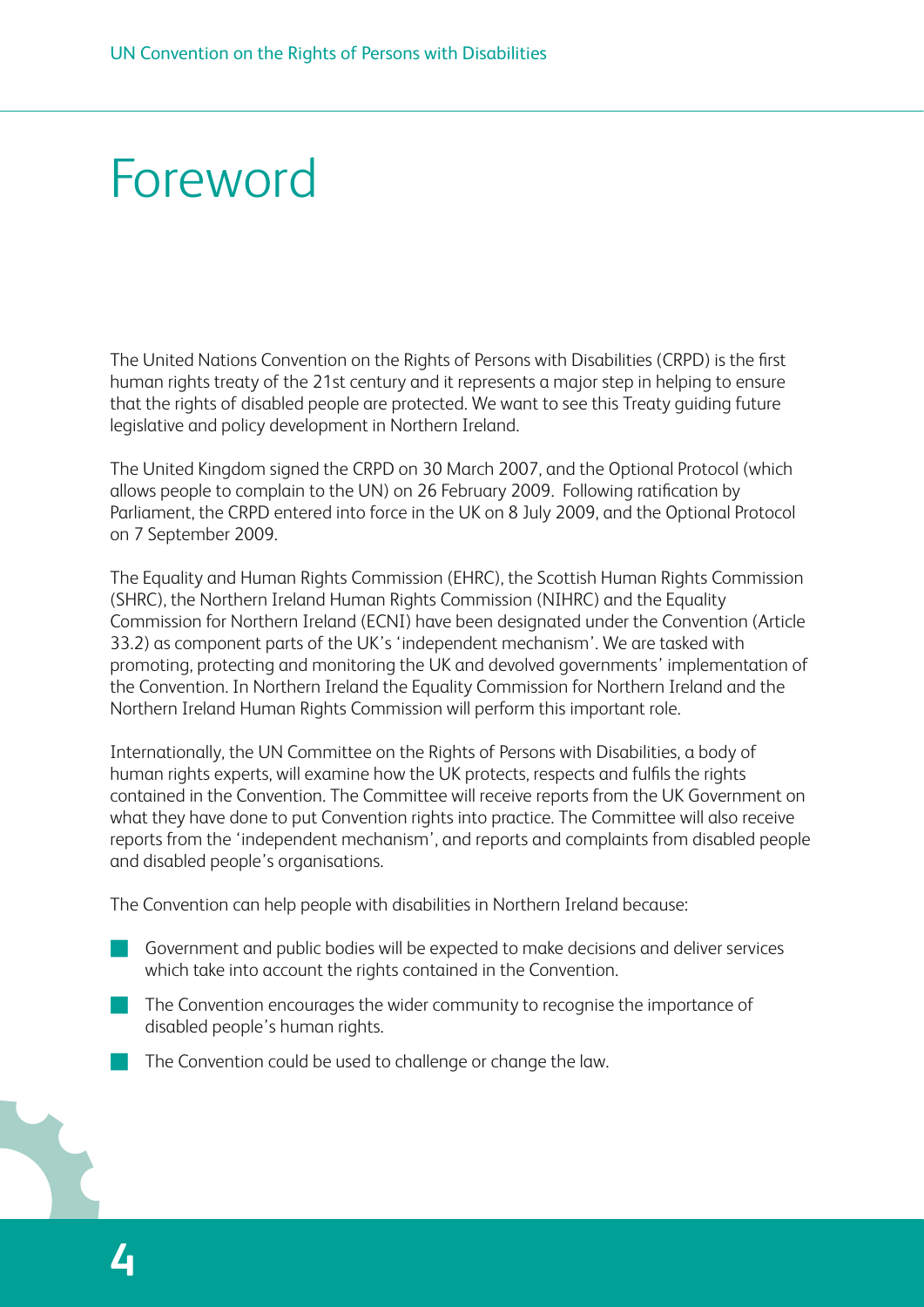- Oordon Under certain circumstances, people in Northern Ireland can make complaints to the UN Committee if they believe that their rights under the Convention are not being protected.
- O The Government has to report to the UN Committee on how it has put the rights contained in the Convention into practice. The Committee will help to ensure that disabled people's rights are being enforced by reviewing reports and making recommendations to Government.

We hope you find this booklet of interest and would like to acknowledge the support of the Office for Disability Issues and the assistance of the United Nations in producing this publication.

Nonica Mc Williams

Professor Monica McWilliams **Chief Commissioner Northern Ireland Human Rights Commission** 

Bob Collins **Chief Commissioner Equality Commission for Northern Ireland**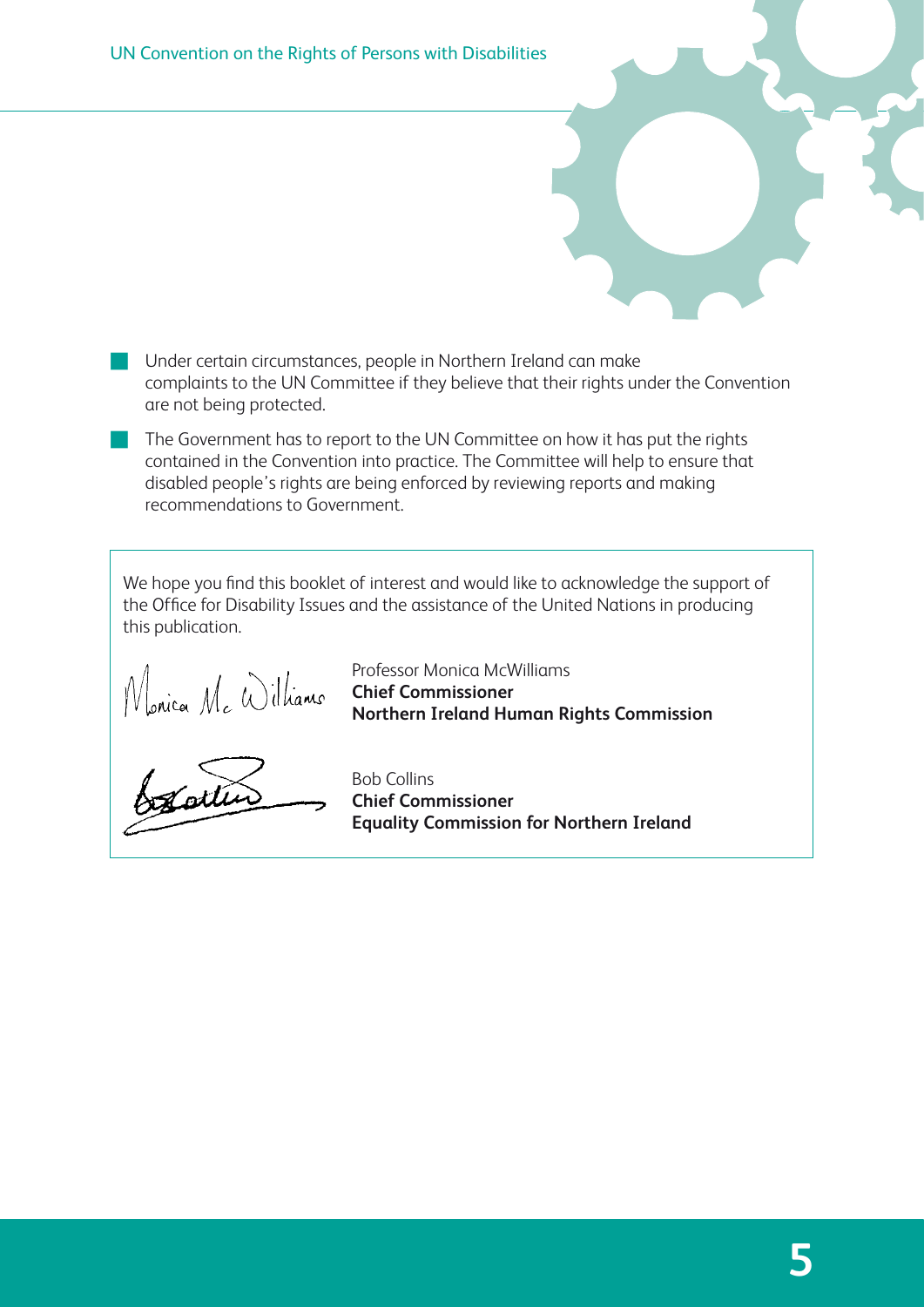## Conventions on the Rights of Persons with Disabilities

### **Preamble**

*The States Parties to the present Convention,* 

- (a) *Recalling* the principles proclaimed in the Charter of the United Nations which recognize the inherent dignity and worth and the equal and inalienable rights of all members of the human family as the foundation of freedom, justice and peace in the world,
- (b) *Recognizing* that the United Nations, in the Universal Declaration of Human Rights and in the International Covenants on Human Rights, has proclaimed and agreed that everyone is entitled to all the rights and freedoms set forth therein, without distinction of any kind,
- (c) *Reaffirming* the universality, indivisibility, interdependence and interrelatedness of all human rights and fundamental freedoms and the need for persons with disabilities to be guaranteed their full enjoyment without discrimination,
- (d) *Recalling* the International Covenant on Economic, Social and Cultural Rights, the International Covenant on Civil and Political Rights, the International Convention on the Elimination of All Forms of Racial Discrimination, the Convention on the Elimination of All Forms of Discrimination against Women, the Convention against Torture and Other Cruel, Inhuman or Degrading Treatment or Punishment, the Convention on the Rights of the Child, and the International Convention on the Protection of the Rights of All Migrant Workers and Members of Their Families,
- (e) *Recognizing* that disability is an evolving concept and that disability results from the interaction between persons with impairments and attitudinal and environmental barriers that hinders their full and effective participation in society on an equal basis with others,
- (f) *Recognizing* the importance of the principles and policy guidelines contained in the World Programme of Action concerning Disabled Persons and in the Standard Rules on the Equalization of Opportunities for Persons with Disabilities in influencing the promotion, formulation and evaluation of the policies, plans, programmes and actions at the national, regional and international levels to further equalize opportunities for persons with disabilities,

**6**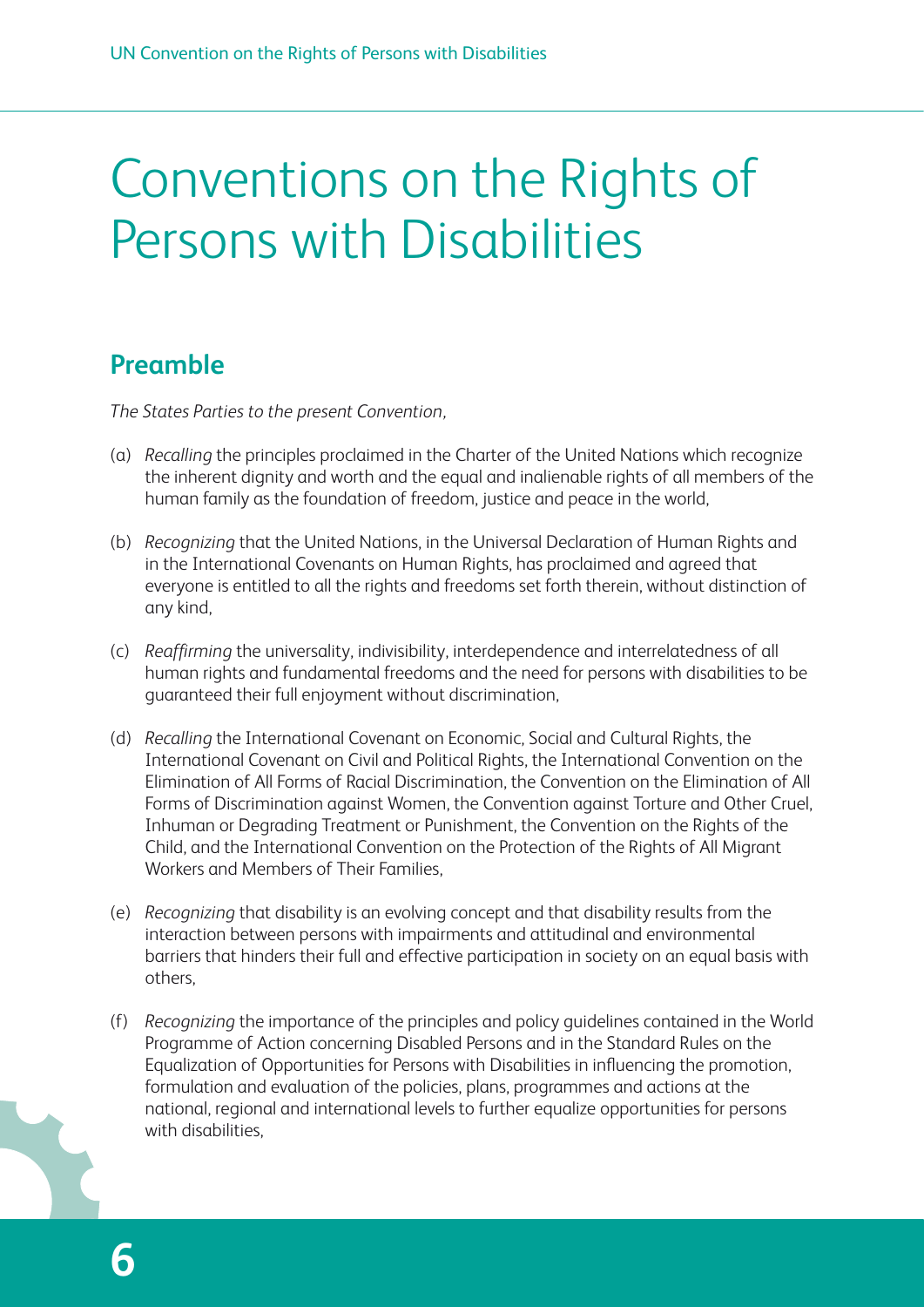#### UN Convention on the Rights of Persons with Disabilities

- (g) *Emphasizing* the importance of mainstreaming disability issues as an integral part of relevant strategies of sustainable development,
- (h) *Recognizing also* that discrimination against any person on the basis of disability is a violation of the inherent dignity and worth of the human person,
- (i) *Recognizing further* the diversity of persons with disabilities,
- (j) *Recognizing* the need to promote and protect the human rights of all persons with disabilities, including those who require more intensive support,
- (k) *Concerned* that, despite these various instruments and undertakings, persons with disabilities continue to face barriers in their participation as equal members of society and violations of their human rights in all parts of the world,
- (l) *Recognizing* the importance of international cooperation for improving the living conditions of persons with disabilities in every country, particularly in developing countries,
- (m) *Recognizing* the valued existing and potential contributions made by persons with disabilities to the overall well-being and diversity of their communities, and that the promotion of the full enjoyment by persons with disabilities of their human rights and fundamental freedoms and of full participation by persons with disabilities will result in their enhanced sense of belonging and in significant advances in the human, social and economic development of society and the eradication of poverty,
- (n) *Recognizing* the importance for persons with disabilities of their individual autonomy and independence, including the freedom to make their own choices,
- (o) *Considering* that persons with disabilities should have the opportunity to be actively involved in decision-making processes about policies and programmes, including those directly concerning them,
- (p) *Concerned* about the difficult conditions faced by persons with disabilities who are subject to multiple or aggravated forms of discrimination on the basis of race, colour, sex, language, religion, political or other opinion, national, ethnic, indigenous or social origin, property, birth, age or other status,
- (q) *Recognizing* that women and girls with disabilities are often at greater risk, both within and outside the home, of violence, injury or abuse, neglect or negligent treatment, maltreatment or exploitation,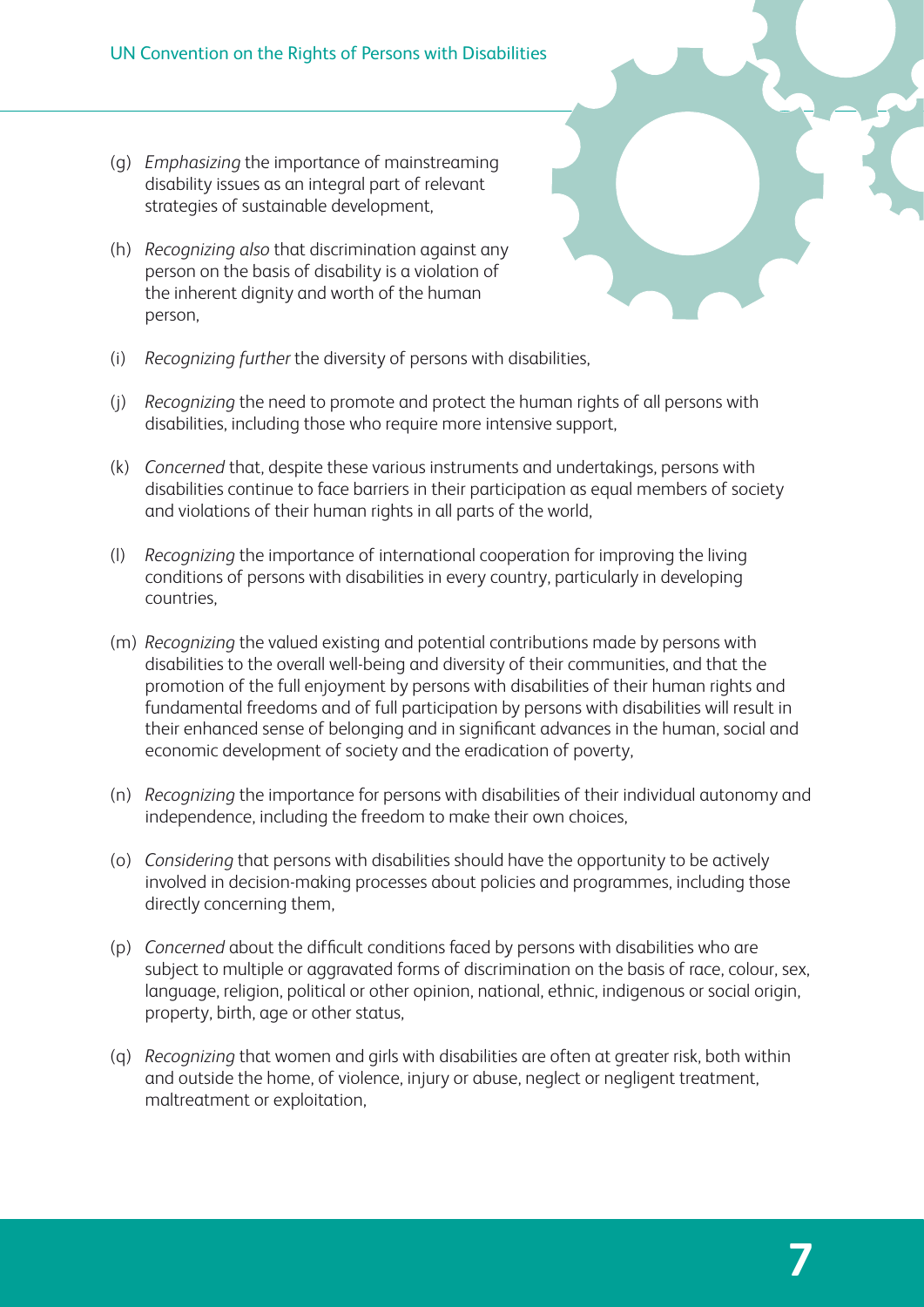- (r) Recognizing that children with disabilities should have full enjoyment of all human rights and fundamental freedoms on an equal basis.with other children, and recalling obligations to that end undertaken by States Parties to the Convention on the Rights of the Child,
- (s) *Emphasizing* the need to incorporate a gender perspective in all efforts to promote the full enjoyment of human rights and fundamental freedoms by persons with disabilities,
- (t) *Highlighting* the fact that the majority of persons with disabilities live in conditions of poverty, and in this regard recognizing the critical need to address the negative impact of poverty on persons with disabilities,
- (u) *Bearing in mind* that conditions of peace and security based on full respect for the purposes and principles contained in the Charter of the United Nations and observance of applicable human rights instruments are indispensable for the full protection of persons with disabilities, in particular during armed conflicts and foreign occupation,
- (v) *Recognizing* the importance of accessibility to the physical, social, economic and cultural environment, to health and education and to information and communication, in enabling persons with disabilities to fully enjoy all human rights and fundamental freedoms,
- (w) *Realizing* that the individual, having duties to other individuals and to the community to which he or she belongs, is under a responsibility to strive for the promotion and observance of the rights recognized in the International Bill of Human Rights,
- (x) *Convinced* that the family is the natural and fundamental group unit of society and is entitled to protection by society and the State, and that persons with disabilities and their family members should receive the necessary protection and assistance to enable families to contribute towards the full and equal enjoyment of the rights of persons with disabilities,
- (y) *Convinced* that a comprehensive and integral international convention to promote and protect the rights and dignity of persons with disabilities will make a significant contribution to redressing the profound social disadvantage of persons with disabilities and promote their participation in the civil, political, economic, social and cultural spheres with equal opportunities, in both developing and developed countries,

*Have agreed as follows:* 

## **Article 1 Purpose**

The purpose of the present Convention is to promote, protect and ensure the full and equal enjoyment of all human rights and fundamental freedoms by all persons with disabilities, and to promote respect for their inherent dignity.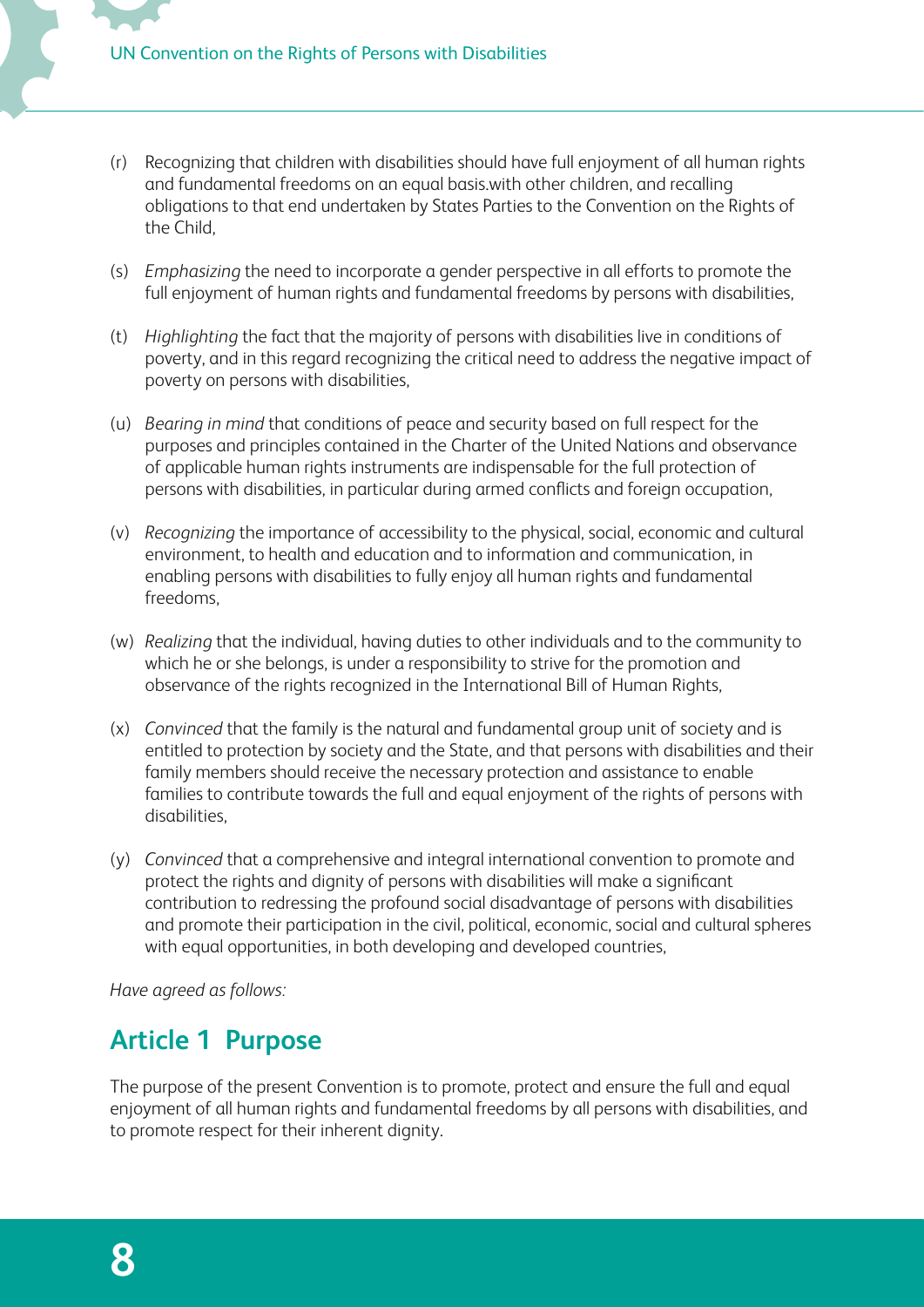Persons with disabilities include those who have long-term physical, mental, intellectual or sensory impairments which in interaction with various barriers may hinder their full and effective participation in society on an equal basis with others.

## **Article 2 Definitions**

For the purposes of the present Convention:

**"Communication"** includes languages, display of text, Braille, tactile communication, large print, accessible multimedia as well as written, audio, plain-language, human-reader and augmentative and alternative modes, means and formats of communication, including accessible information and communication technology;

**"Language"** includes spoken and signed languages and other forms of non spoken languages;

**"Discrimination on the basis of disability"** means any distinction, exclusion or restriction on the basis of disability which has the purpose or effect of impairing or nullifying the recognition, enjoyment or exercise, on an equal basis with others, of all human rights and fundamental freedoms in the political, economic, social, cultural, civil or any other field. It includes all forms of discrimination, including denial of reasonable accommodation;

**"Reasonable accommodation"** means necessary and appropriate modification and adjustments not imposing a disproportionate or undue burden, where needed in a particular case, to ensure to persons with disabilities the enjoyment or exercise on an equal basis with others of all human rights and fundamental freedoms;

**"Universal design"** means the design of products, environments, programmes and services to be usable by all people, to the greatest extent possible, without the need for adaptation or specialized design. "Universal design" shall not exclude assistive devices for particular groups of persons with disabilities where this is needed.

## **Article 3 General principles**

The principles of the present Convention shall be:

(a) Respect for inherent dignity, individual autonomy including the freedom to make one's own choices, and independence of persons;

**9**

- (b) Non-discrimination;
- (c) Full and effective participation and inclusion in society;
- (d) Respect for difference and acceptance of persons with disabilities as part of human diversity and humanity;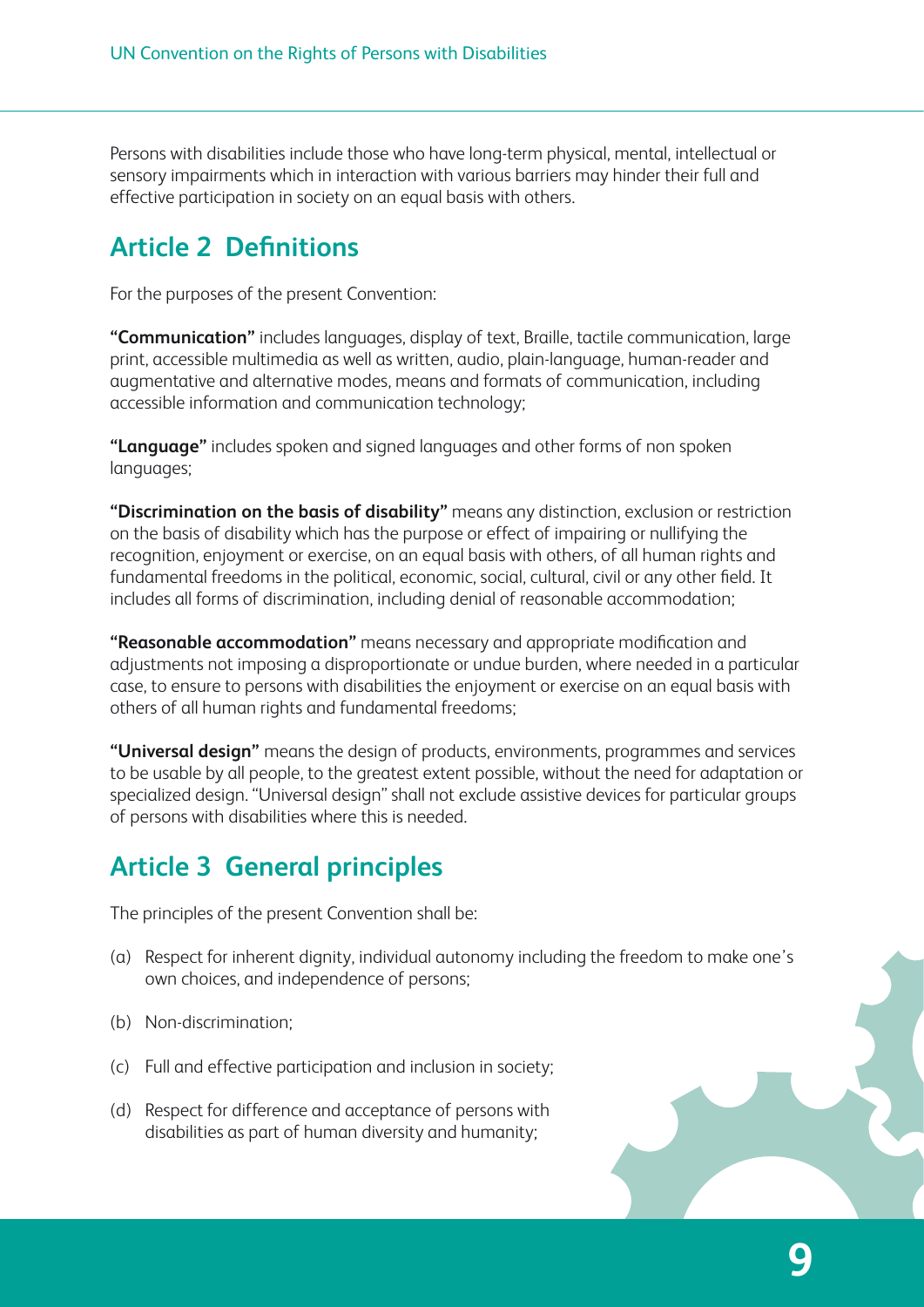- (e) Equality of opportunity;
- (f) Accessibility;
- (g) Equality between men and women;
- (h) Respect for the evolving capacities of children with disabilities and respect for the right of children with disabilities to preserve their identities.

#### **Article 4 General obligations**

- 1. States Parties undertake to ensure and promote the full realization of all human rights and fundamental freedoms for all persons with disabilities without discrimination of any kind on the basis of disability. To this end, States Parties undertake:
	- (a) To adopt all appropriate legislative, administrative and other measures for the implementation of the rights recognized in the present Convention;
	- (b) To take all appropriate measures, including legislation, to modify or abolish existing laws, regulations, customs and practices that constitute discrimination against persons with disabilities;
	- (c) To take into account the protection and promotion of the human rights of persons with disabilities in all policies and programmes;
	- (d) To refrain from engaging in any act or practice that is inconsistent with the present Convention and to ensure that public authorities and institutions act in conformity with the present Convention;
	- (e) To take all appropriate measures to eliminate discrimination on the basis of disability by any person, organization or private enterprise;
	- (f) To undertake or promote research and development of universally designed goods, services, equipment and facilities, as defined in article 2 of the present Convention, which should require the minimum possible adaptation and the least cost to meet the specific needs of a person with disabilities, to promote their availability and use, and to promote universal design in the development of standards and guidelines;
	- (g) To undertake or promote research and development of, and to promote the availability and use of new technologies, including information and communications technologies, mobility aids, devices and assistive technologies, suitable for persons with disabilities, giving priority to technologies at an affordable cost;
	- (h) To provide accessible information to persons with disabilities about mobility aids, devices and assistive technologies, including new technologies, as well as other forms of assistance, support services and facilities;

**10**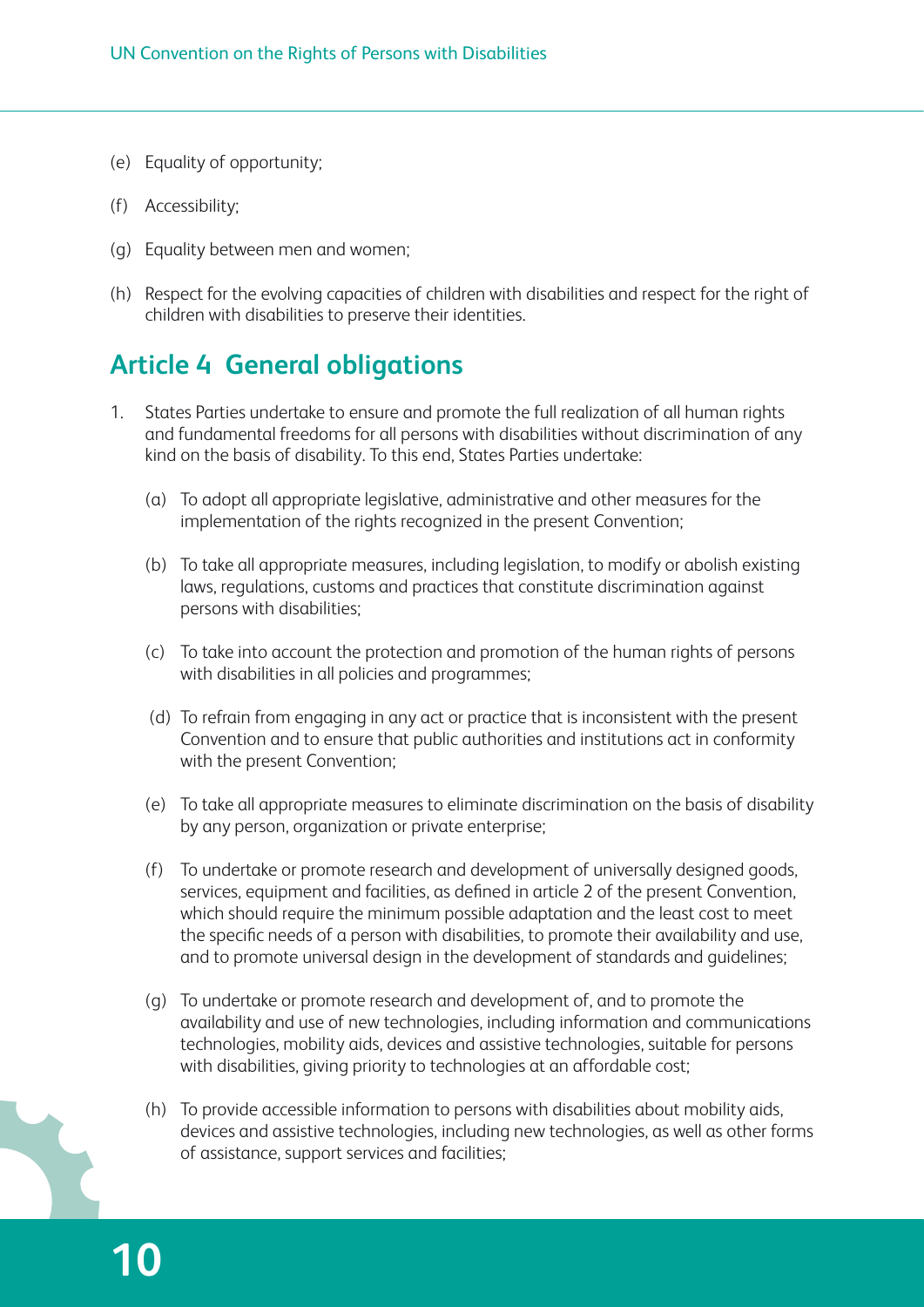- (i) To promote the training of professionals and staff working with persons with disabilities in the rights recognized in the present Convention so as to better provide the assistance and services guaranteed by those rights.
- 2. With regard to economic, social and cultural rights, each State Party undertakes to take measures to the maximum of its available resources and, where needed, within the framework of international cooperation, with a view to achieving progressively the full realization of these rights, without prejudice to those obligations contained in the present Convention that are immediately applicable according to international law.
- 3. In the development and implementation of legislation and policies to implement the present Convention, and in other decision-making processes concerning issues relating to persons with disabilities, States Parties shall closely consult with and actively involve persons with disabilities, including children with disabilities, through their representative organizations.
- 4. Nothing in the present Convention shall affect any provisions which are more conducive to the realization of the rights of persons with disabilities and which may be contained in the law of a State Party or international law in force for that State. There shall be no restriction upon or derogation from any of the human rights and fundamental freedoms recognized or existing in any State Party to the present Convention pursuant to law, conventions, regulation or custom on the pretext that the present Convention does not recognize such rights or freedoms or that it recognizes them to a lesser extent.
- 5. The provisions of the present Convention shall extend to all parts of federal States without any limitations or exceptions.

## **Article 5 Equality and non-discrimination**

- 1. States Parties recognize that all persons are equal before and under the law and are entitled without any discrimination to the equal protection and equal benefit of the law.
- 2. States Parties shall prohibit all discrimination on the basis of disability and guarantee to persons with disabilities equal and effective legal protection against discrimination on all grounds.
- 3. In order to promote equality and eliminate discrimination, States Parties shall take all appropriate steps to ensure that reasonable accommodation is provided.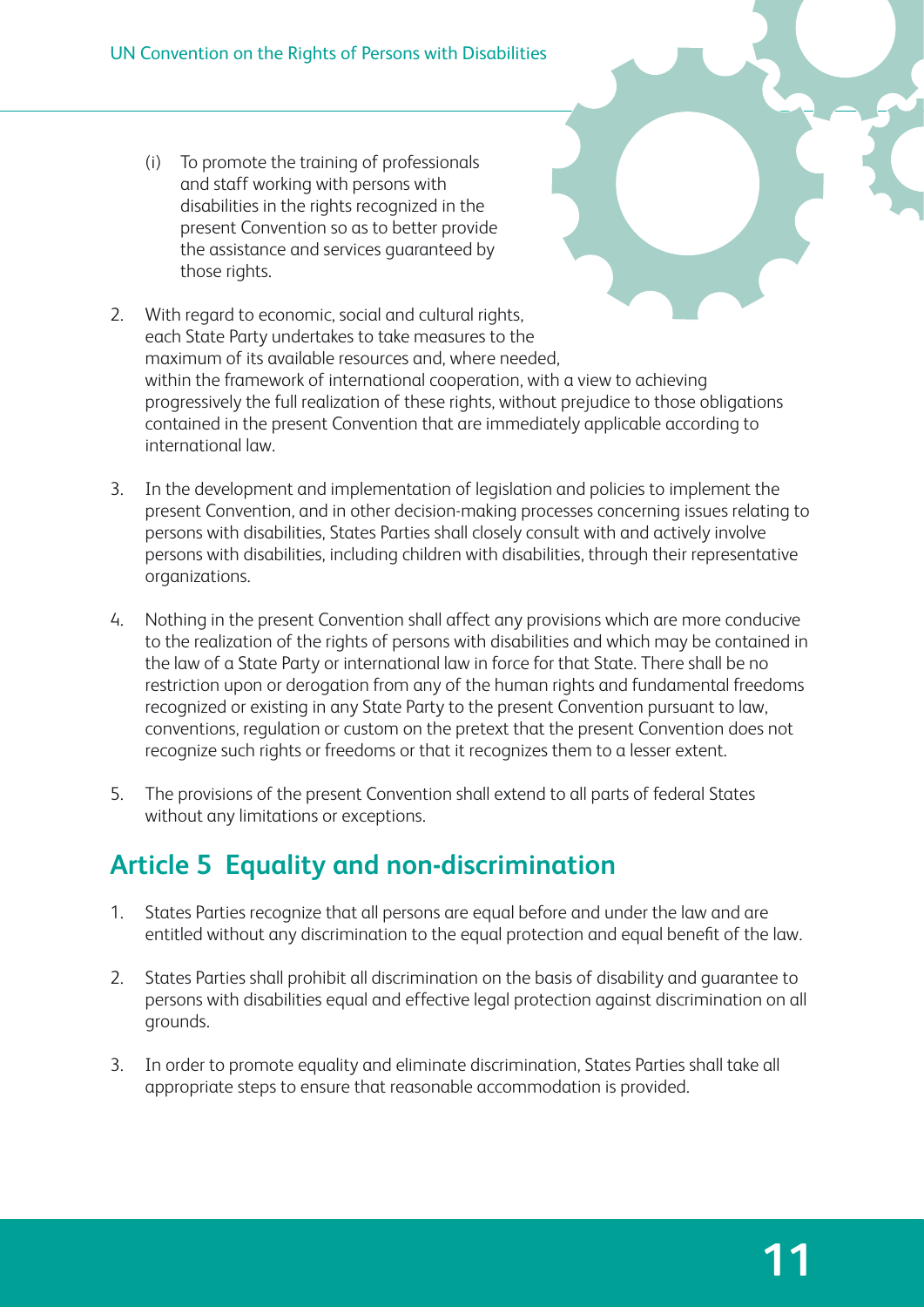4. Specific measures which are necessary to accelerate or achieve de facto equality of persons with disabilities shall not be considered discrimination under the terms of the present Convention.

## **Article 6 Women with disabilities**

- 1. States Parties recognize that women and girls with disabilities are subject to multiple discrimination, and in this regard shall take measures to ensure the full and equal enjoyment by them of all human rights and fundamental freedoms.
- 2. States Parties shall take all appropriate measures to ensure the full development, advancement and empowerment of women, for the purpose of guaranteeing them the exercise and enjoyment of the human rights and fundamental freedoms set out in the present Convention.

## **Article 7 Children with disabilities**

- 1. States Parties shall take all necessary measures to ensure the full enjoyment by children with disabilities of all human rights and fundamental freedoms on an equal basis with other children.
- 2. In all actions concerning children with disabilities, the best interests of the child shall be a primary consideration.
- 3. States Parties shall ensure that children with disabilities have the right to express their views freely on all matters affecting them, their views being given due weight in accordance with their age and maturity, on an equal basis with other children, and to be provided with disability and age-appropriate assistance to realize that right.

## **Article 8 Awareness-raising**

- 1. States Parties undertake to adopt immediate, effective and appropriate measures:
	- (a) To raise awareness throughout society, including at the family level, regarding persons with disabilities, and to foster respect for the rights and dignity of persons with disabilities;
	- (b) To combat stereotypes, prejudices and harmful practices relating to persons with disabilities, including those based on sex and age, in all areas of life;
	- (c) To promote awareness of the capabilities and contributions of persons with disabilities.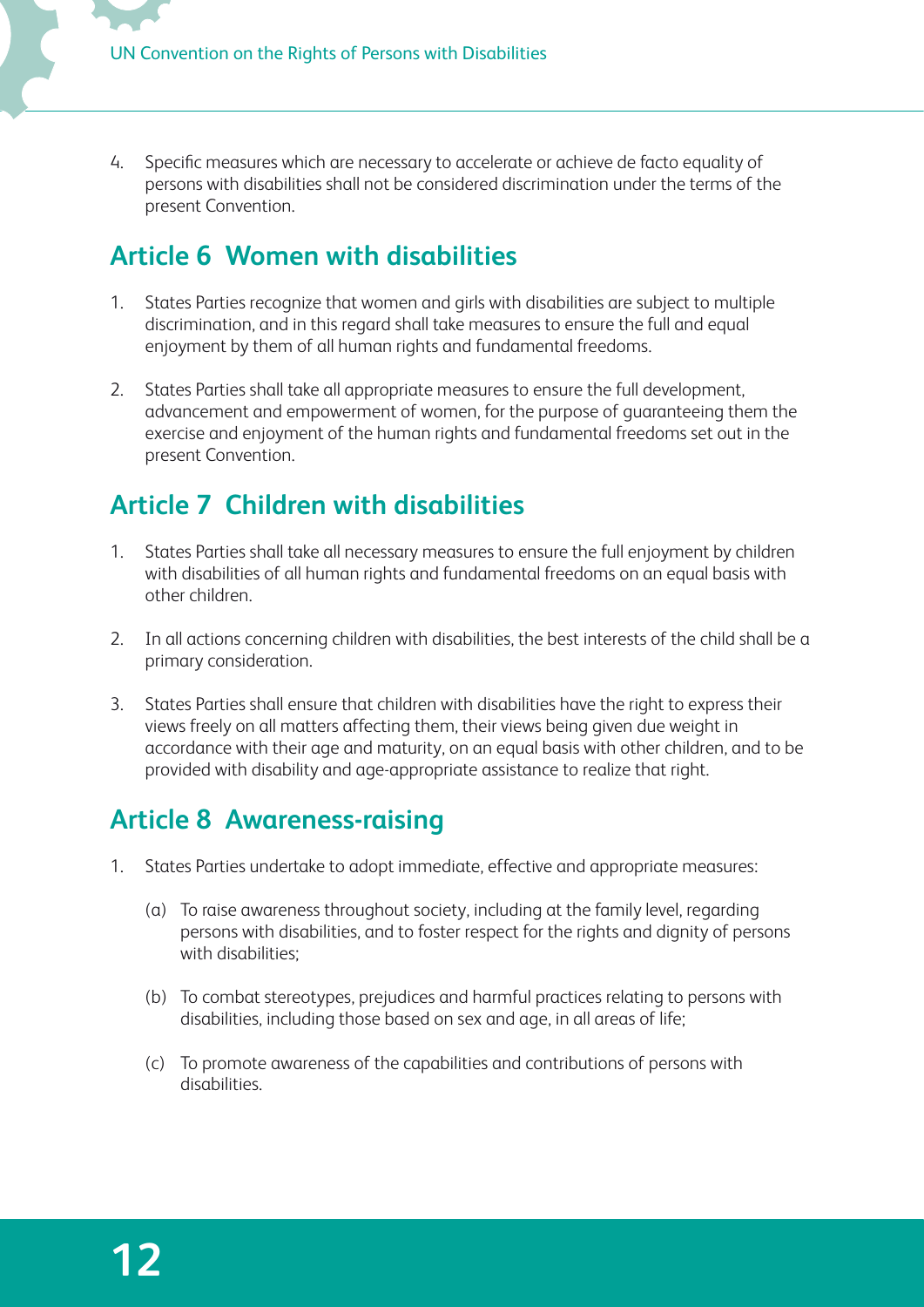- 2. Measures to this end include:
	- (a) Initiating and maintaining effective public awareness campaigns designed:
		- (i) To nurture receptiveness to the rights of persons with disabilities;
		- (ii) To promote positive perceptions and greater social awareness towards persons with disabilities;
		- (iii) To promote recognition of the skills, merits and abilities of persons with disabilities, and of their contributions to the workplace and the labour market;
	- (b) Fostering at all levels of the education system, including in all children from an early age, an attitude of respect for the rights of persons with disabilities;
	- (c) Encouraging all organs of the media to portray persons with disabilities in a manner consistent with the purpose of the present Convention;
	- (d) Promoting awareness-training programmes regarding persons with disabilities and the rights of persons with disabilities.

#### **Article 9 Accessibility**

- 1. To enable persons with disabilities to live independently and participate fully in all aspects of life, States Parties shall take appropriate measures to ensure to persons with disabilities access, on an equal basis with others, to the physical environment, to transportation, to information and communications, including information and communications technologies and systems, and to other facilities and services open or provided to the public, both in urban and in rural areas. These measures, which shall include the identification and elimination of obstacles and barriers to accessibility, shall apply to, inter alia:
	- (a) Buildings, roads, transportation and other indoor and outdoor facilities, including schools, housing, medical facilities and workplaces;
	- (b) Information, communications and other services, including electronic services and emergency services.
- 2. States Parties shall also take appropriate measures:
	- (a) To develop, promulgate and monitor the implementation of minimum standards and guidelines for the accessibility of facilities and services open or provided to the public;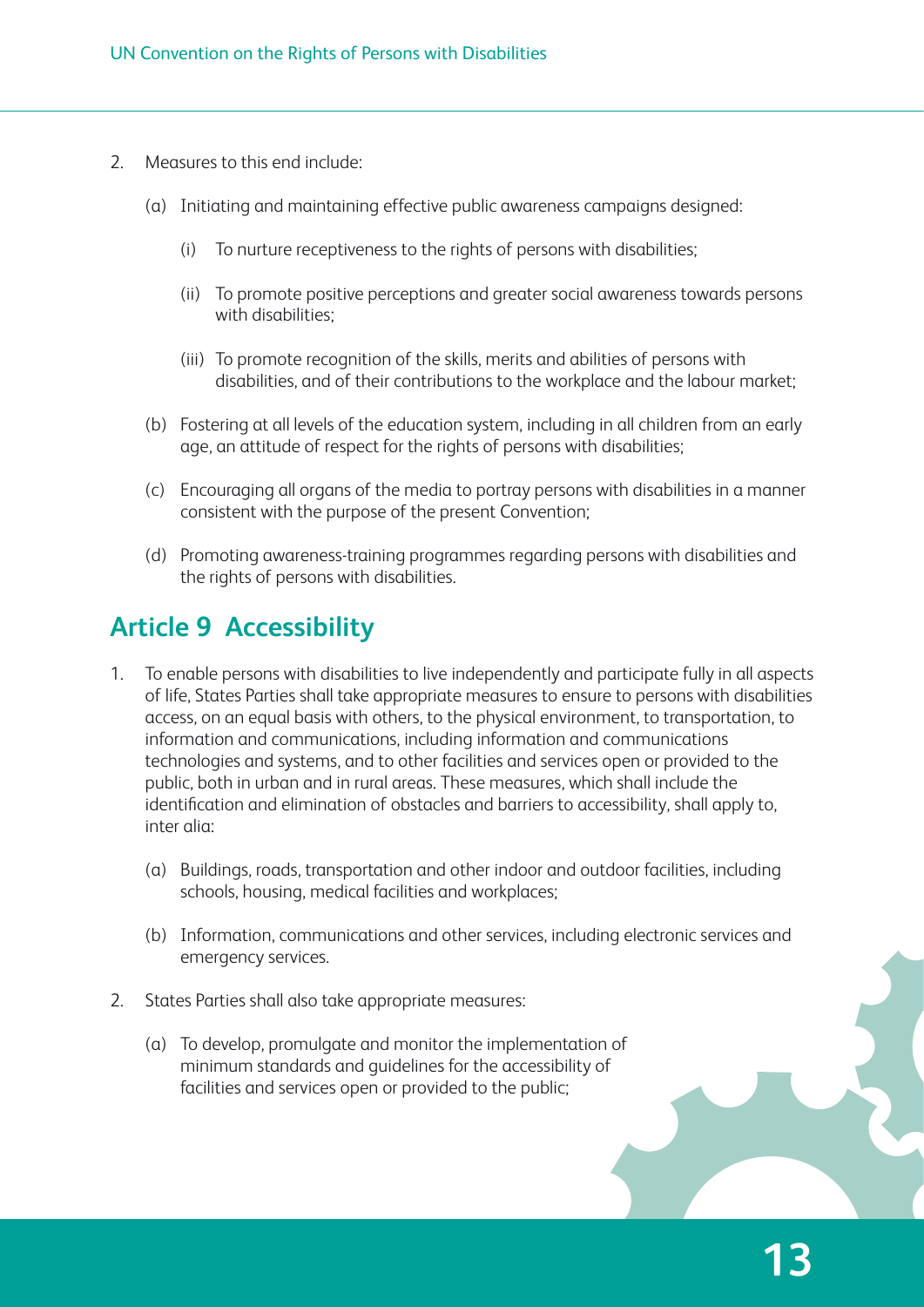- (b) To ensure that private entities that offer facilities and services which are open or provided to the public take into account all aspects of accessibility for persons with disabilities;
- (c) To provide training for stakeholders on accessibility issues facing persons with disabilities;
- (d) To provide in buildings and other facilities open to the public signage in Braille and in easy to read and understand forms;
- (e) To provide forms of live assistance and intermediaries, including guides, readers and professional sign language interpreters, to facilitate accessibility to buildings and other facilities open to the public;
- (f) To promote other appropriate forms of assistance and support to persons with disabilities to ensure their access to information;
- (g) To promote access for persons with disabilities to new information and communications technologies and systems, including the Internet;
- (h) To promote the design, development, production and distribution of accessible information and communications technologies and systems at an early stage, so that these technologies and systems become accessible at minimum cost.

## **Article 10 Right to life**

States Parties reaffirm that every human being has the inherent right to life and shall take all necessary measures to ensure its effective enjoyment by persons with disabilities on an equal basis with others.

#### **Article 11 Situations of risk and humanitarian emergencies**

States Parties shall take, in accordance with their obligations under international law, including international humanitarian law and international human rights law, all necessary measures to ensure the protection and safety of persons with disabilities in situations of risk, including situations of armed conflict, humanitarian emergencies and the occurrence of natural disasters.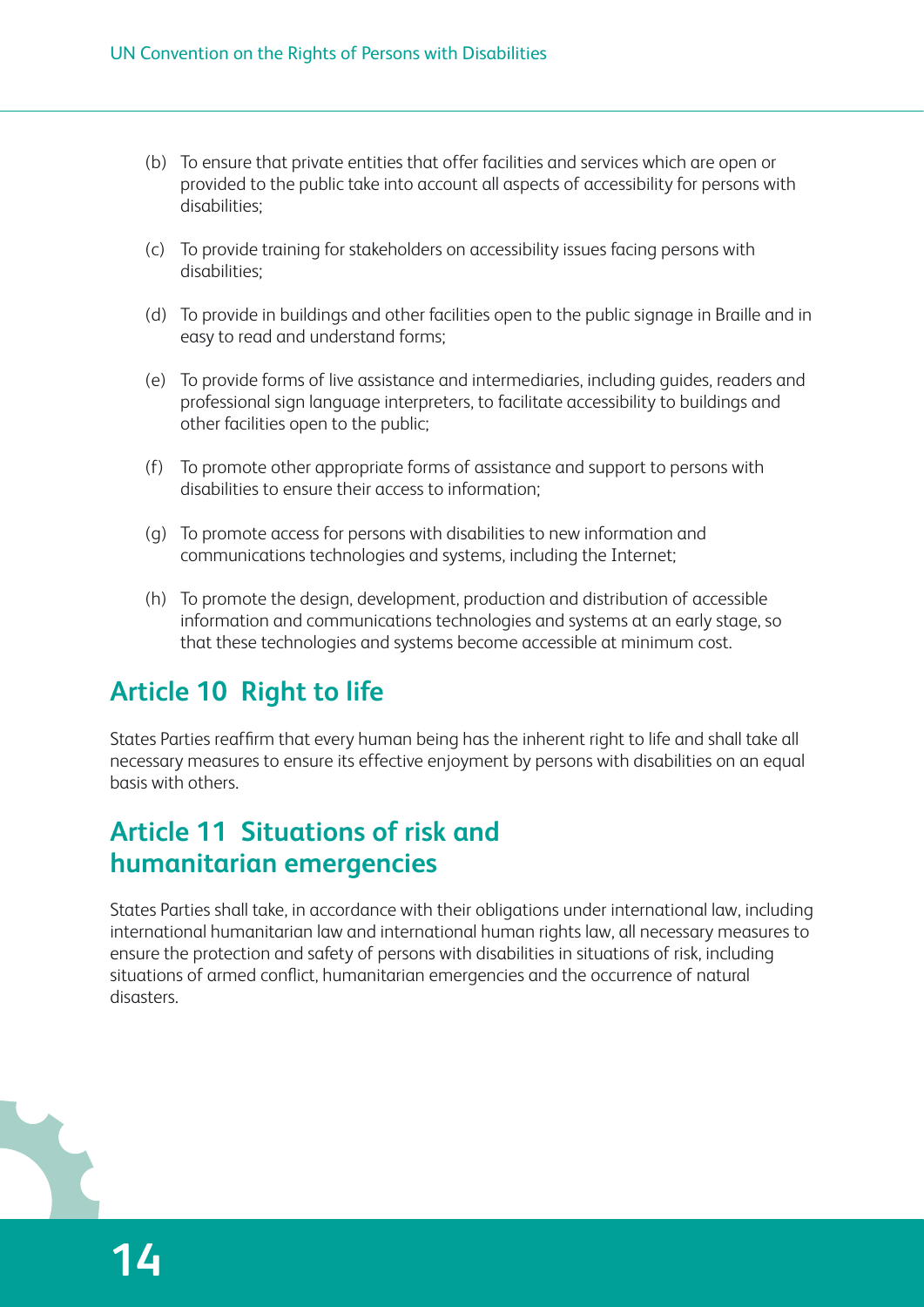## **Article 12 Equal recognition before the law**

- 1. States Parties reaffirm that persons with disabilities have the right to recognition everywhere as persons before the law.
- 2. States Parties shall recognize that persons with disabilities enjoy legal capacity on an equal basis with others in all aspects of life.
- 3. States Parties shall take appropriate measures to provide access by persons with disabilities to the support they may require in exercising their legal capacity.
- 4. States Parties shall ensure that all measures that relate to the exercise of legal capacity provide for appropriate and effective safeguards to prevent abuse in accordance with international human rights law. Such safeguards shall ensure that measures relating to the exercise of legal capacity respect the rights, will and preferences of the person, are free of conflict of interest and undue influence, are proportional and tailored to the person's circumstances, apply for the shortest time possible and are subject to regular review by a competent, independent and impartial authority or judicial body. The safeguards shall be proportional to the degree to which such measures affect the person's rights and interests.
- 5. Subject to the provisions of this article, States Parties shall take all appropriate and effective measures to ensure the equal right of persons with disabilities to own or inherit property, to control their own financial affairs and to have equal access to bank loans, mortgages and other forms of financial credit, and shall ensure that persons with disabilities are not arbitrarily deprived of their property.

## **Article 13 Access to justice**

- 1. States Parties shall ensure effective access to justice for persons with disabilities on an equal basis with others, including through the provision of procedural and ageappropriate accommodations, in order to facilitate their effective role as direct and indirect participants, including as witnesses, in all legal proceedings, including at investigative and other preliminary stages.
- 2. In order to help to ensure effective access to justice for persons with disabilities, States Parties shall promote appropriate training for those working in the field of administration of justice, including police and prison staff.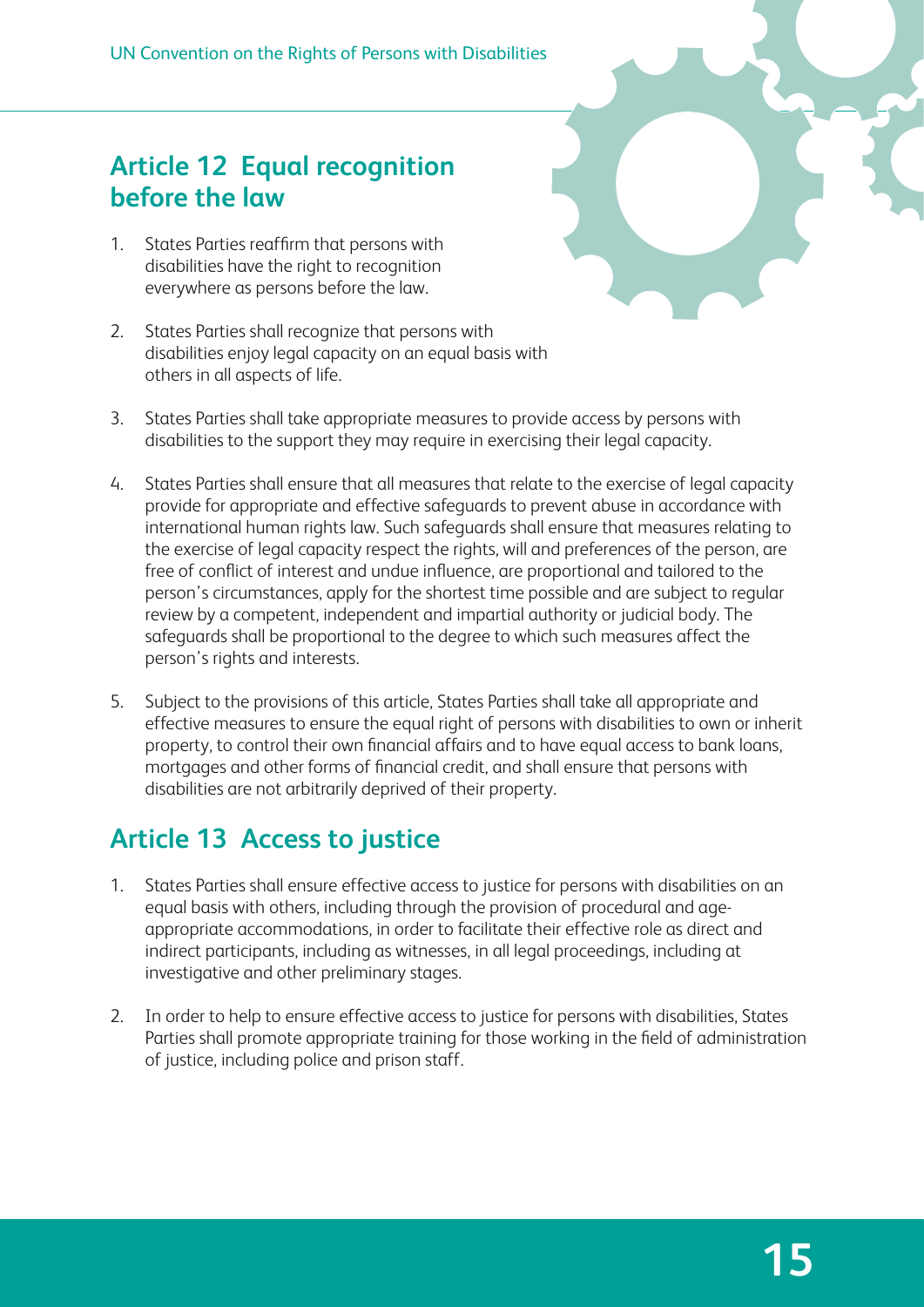

## **Article 14 Liberty and security of person**

- 1. States Parties shall ensure that persons with disabilities, on an equal basis with others:
	- (a) Enjoy the right to liberty and security of person;
	- (b) Are not deprived of their liberty unlawfully or arbitrarily, and that any deprivation of liberty is in conformity with the law, and that the existence of a disability shall in no case justify a deprivation of liberty.
- 2. States Parties shall ensure that if persons with disabilities are deprived of their liberty through any process, they are, on an equal basis with others, entitled to guarantees in accordance with international human rights law and shall be treated in compliance with the objectives and principles of the present Convention, including by provision of reasonable accommodation.

## **Article 15 Freedom from torture or cruel, inhuman or degrading treatment or punishment**

- 1. No one shall be subjected to torture or to cruel, inhuman or degrading treatment or punishment. In particular, no one shall be subjected without his or her free consent to medical or scientific experimentation.
- 2. States Parties shall take all effective legislative, administrative, judicial or other measures to prevent persons with disabilities, on an equal basis with others, from being subjected to torture or cruel, inhuman or degrading treatment or punishment.

## **Article 16 Freedom from exploitation, violence and abuse**

- 1. States Parties shall take all appropriate legislative, administrative, social, educational and other measures to protect persons with disabilities, both within and outside the home, from all forms of exploitation, violence and abuse, including their gender-based aspects.
- 2. States Parties shall also take all appropriate measures to prevent all forms of exploitation, violence and abuse by ensuring, inter alia, appropriate forms of gender- and age-sensitive assistance and support for persons with disabilities and their families and caregivers, including through the provision of information and education on how to avoid, recognize and report instances of exploitation, violence and abuse. States Parties shall ensure that protection services are age-, gender- and disability-sensitive.
- 3. In order to prevent the occurrence of all forms of exploitation, violence and abuse, States Parties shall ensure that all facilities and programmes designed to serve persons with disabilities are effectively monitored by independent authorities.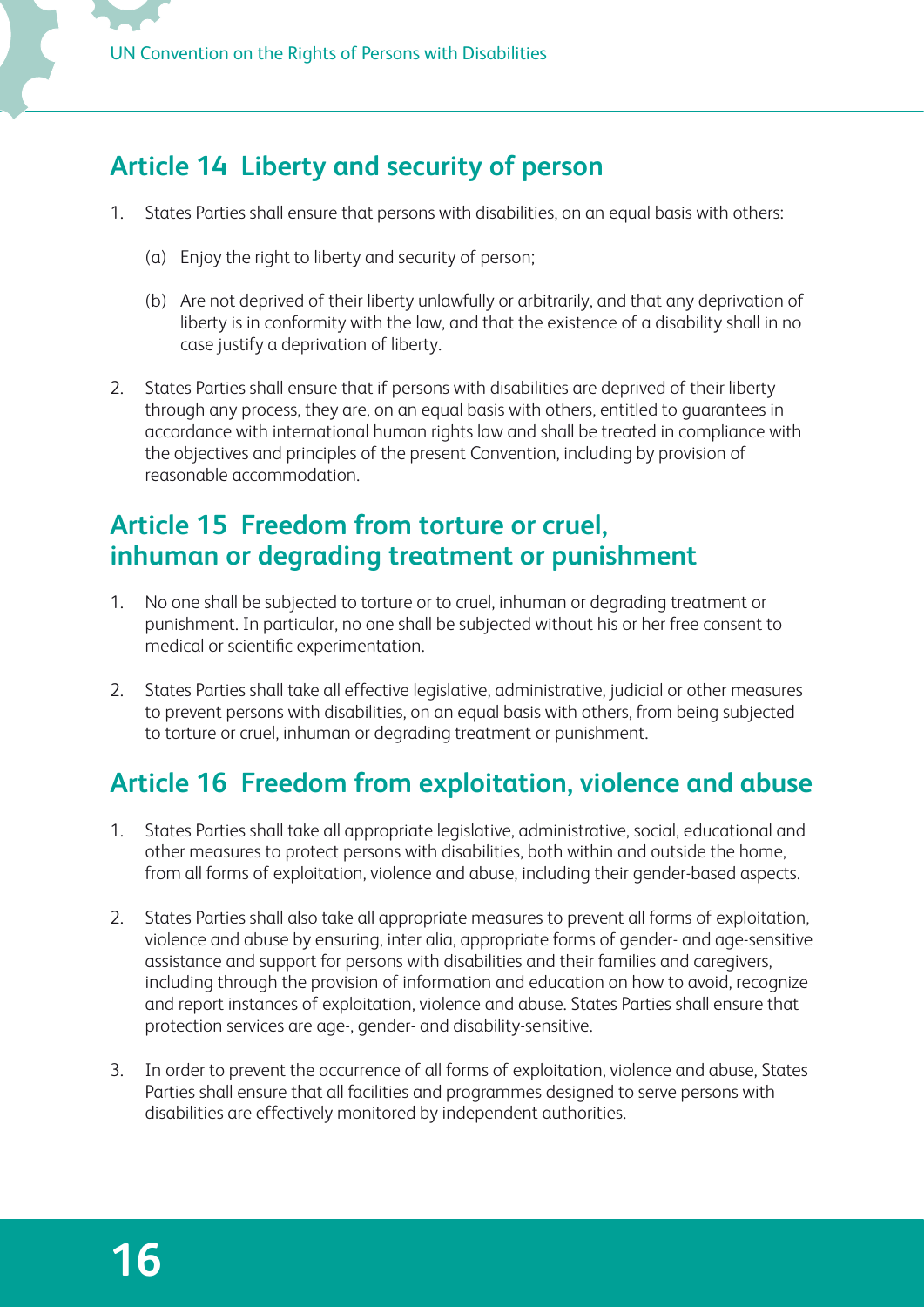- 4. States Parties shall take all appropriate measures to promote the physical, cognitive and psychological recovery, rehabilitation and social reintegration of persons with disabilities who become victims of any form of exploitation, violence or abuse, including through the provision of protection services. Such recovery and reintegration shall take place in an environment that fosters the health, welfare, self-respect, dignity and autonomy of the person and takes into account gender- and age-specific needs.
- 5. States Parties shall put in place effective legislation and policies, including women- and child-focused legislation and policies, to ensure that instances of exploitation, violence and abuse against persons with disabilities are identified, investigated and, where appropriate, prosecuted.

#### **Article 17 Protecting the integrity of the person**

Every person with disabilities has a right to respect for his or her physical and mental integrity on an equal basis with others.

## **Article 18 Liberty of movement and nationality**

- 1. States Parties shall recognize the rights of persons with disabilities to liberty of movement, to freedom to choose their residence and to a nationality, on an equal basis with others, including by ensuring that persons with disabilities:
	- (a) Have the right to acquire and change a nationality and are not deprived of their nationality arbitrarily or on the basis of disability;
	- (b) Are not deprived, on the basis of disability, of their ability to obtain, possess and utilize documentation of their nationality or other documentation of identification, or to utilize relevant processes such as immigration proceedings, that may be needed to facilitate exercise of the right to liberty of movement;
	- (c) Are free to leave any country, including their own;
	- (d) Are not deprived, arbitrarily or on the basis of disability, of the right to enter their own country.
- 2. Children with disabilities shall be registered immediately after birth and shall have the right from birth to a name, the right to acquire a nationality and, as far as possible, the right to know and be cared for by their parents.

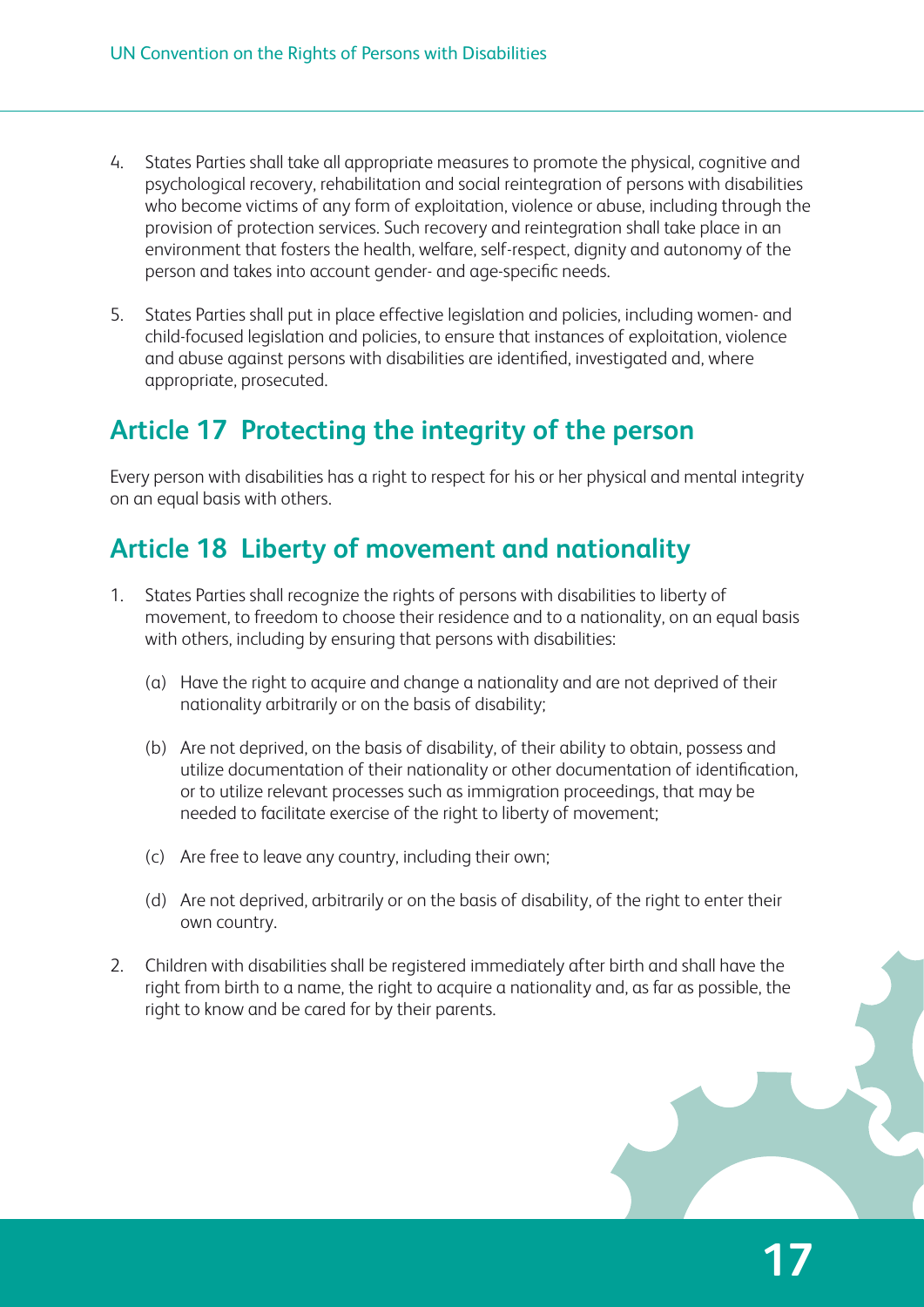## **Article 19 Living independently and being included in the community**

States Parties to the present Convention recognize the equal right of all persons with disabilities to live in the community, with choices equal to others, and shall take effective and appropriate measures to facilitate full enjoyment by persons with disabilities of this right and their full inclusion and participation in the community, including by ensuring that:

- (a) Persons with disabilities have the opportunity to choose their place of residence and where and with whom they live on an equal basis with others and are not obliged to live in a particular living arrangement;
- (b) Persons with disabilities have access to a range of in-home, residential and other community support services, including personal assistance necessary to support living and inclusion in the community, and to prevent isolation or segregation from the community;
- (c) Community services and facilities for the general population are available on an equal basis to persons with disabilities and are responsive to their needs.

## **Article 20 Personal mobility**

States Parties shall take effective measures to ensure personal mobility with the greatest possible independence for persons with disabilities, including by:

- (a) Facilitating the personal mobility of persons with disabilities in the manner and at the time of their choice, and at affordable cost;
- (b) Facilitating access by persons with disabilities to quality mobility aids, devices, assistive technologies and forms of live assistance and intermediaries, including by making them available at affordable cost;
- (c) Providing training in mobility skills to persons with disabilities and to specialist staff working with persons with disabilities;
- (d) Encouraging entities that produce mobility aids, devices and assistive technologies to take into account all aspects of mobility for persons with disabilities.

### **Article 21 Freedom of expression and opinion, and access to information**

States Parties shall take all appropriate measures to ensure that persons with disabilities can exercise the right to freedom of expression and opinion, including the freedom to seek, receive and impart information and ideas on an equal basis with others and through all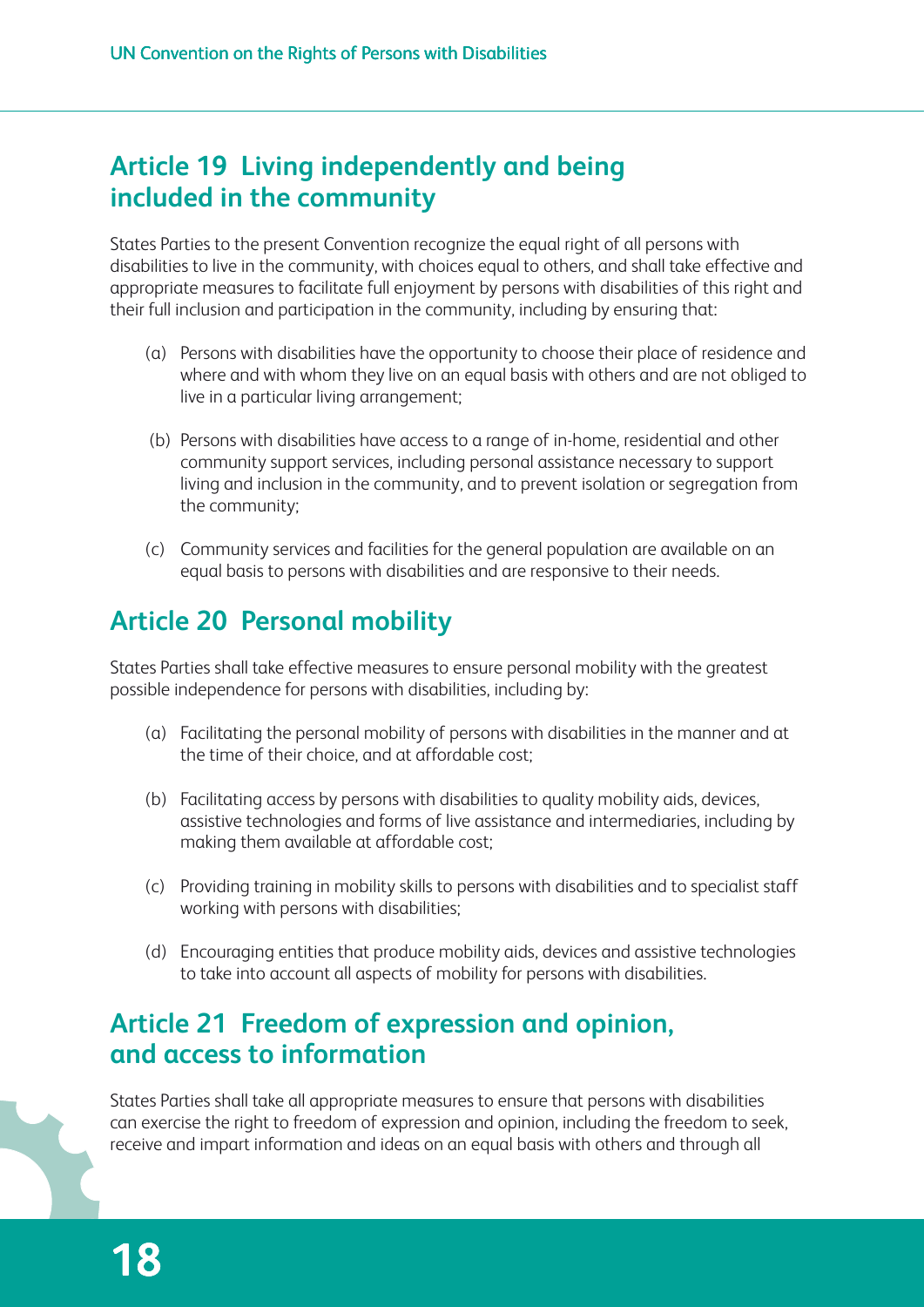forms of communication of their choice, as defined in article 2 of the present Convention, including by:

- (a) Providing information intended for the general public to persons with disabilities in accessible formats and technologies appropriate to different kinds of disabilities in a timely manner and without additional cost;
- (b) Accepting and facilitating the use of sign languages, Braille, augmentative and alternative communication, and all other accessible means, modes and formats of communication of their choice by persons with disabilities in official interactions;
- (c) Urging private entities that provide services to the general public, including through the Internet, to provide information and services in accessible and usable formats for persons with disabilities; (d) Encouraging the mass media, including providers of information through the Internet, to make their services accessible to persons with disabilities; (e) Recognizing and promoting the use of sign languages.

## **Article 22 Respect for privacy**

- 1. No person with disabilities, regardless of place of residence or living arrangements, shall be subjected to arbitrary or unlawful interference with his or her privacy, family, home or correspondence or other types of communication or to unlawful attacks on his or her honour and reputation. Persons with disabilities have the right to the protection of the law against such interference or attacks.
- 2. States Parties shall protect the privacy of personal, health and rehabilitation information of persons with disabilities on an equal basis with others.

## **Article 23 Respect for home and the family**

- 1. States Parties shall take effective and appropriate measures to eliminate discrimination against persons with disabilities in all matters relating to marriage, family, parenthood and relationships, on an equal basis with others, so as to ensure that:
	- (a) The right of all persons with disabilities who are of marriageable age to marry and to found a family on the basis of free and full consent of the intending spouses is recognized;
	- (b) The rights of persons with disabilities to decide freely and responsibly on the number and spacing of their children and to have access to age-appropriate information, reproductive and family planning education are recognized, and the means necessary to enable them to exercise these rights are provided;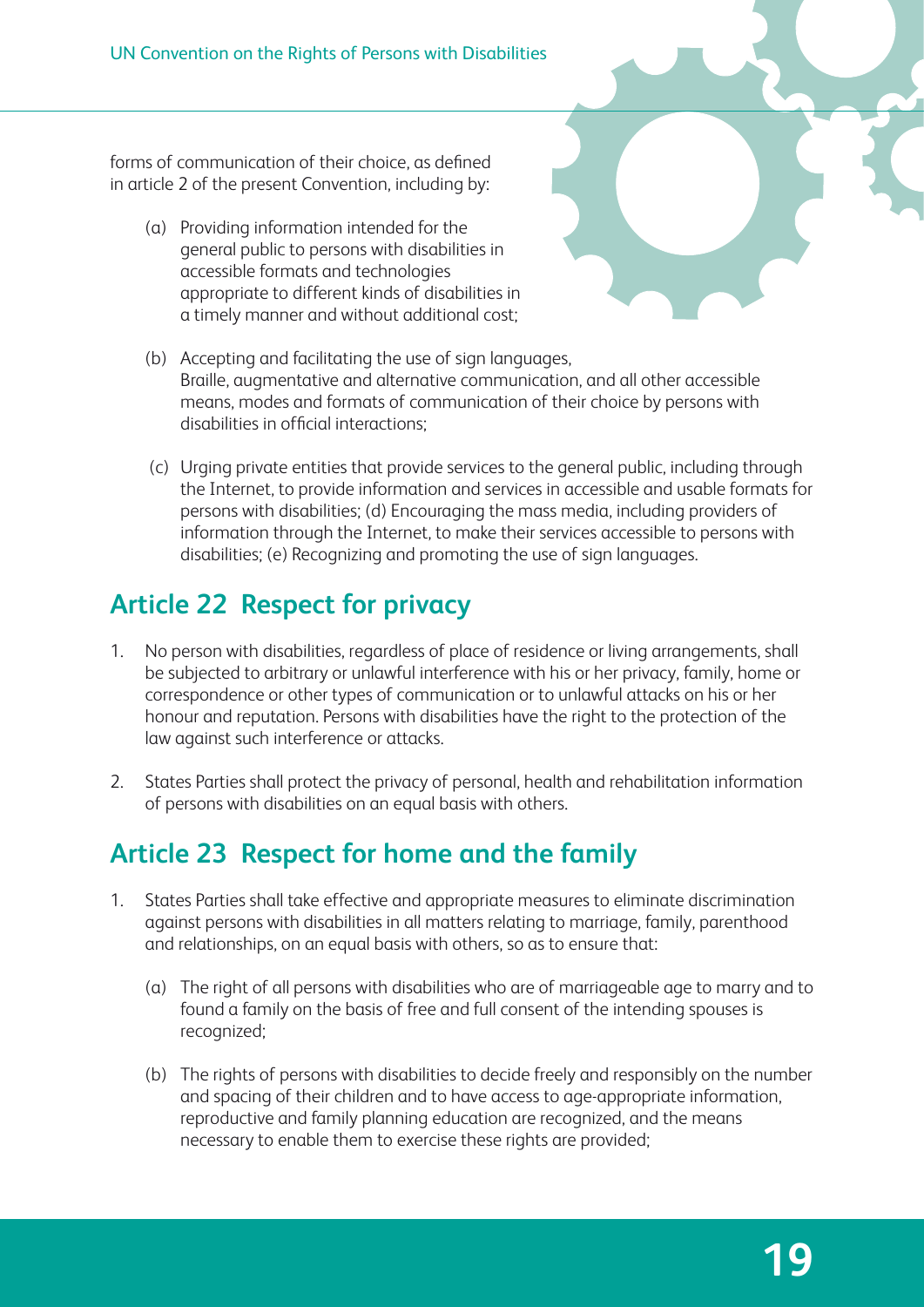UN Convention on the Rights of Persons with Disabilities

- (c) Persons with disabilities, including children, retain their fertility on an equal basis with others.
- 2. States Parties shall ensure the rights and responsibilities of persons with disabilities, with regard to guardianship, wardship, trusteeship, adoption of children or similar institutions, where these concepts exist in national legislation; in all cases the best interests of the child shall be paramount. States Parties shall render appropriate assistance to persons with disabilities in the performance of their child-rearing responsibilities.
- 3. States Parties shall ensure that children with disabilities have equal rights with respect to family life. With a view to realizing these rights, and to prevent concealment, abandonment, neglect and segregation of children with disabilities, States Parties shall undertake to provide early and comprehensive information, services and support to children with disabilities and their families.
- 4 States Parties shall ensure that a child shall not be separated from his or her parents against their will, except when competent authorities subject to judicial review determine, in accordance with applicable law and procedures, that such separation is necessary for the best interests of the child. In no case shall a child be separated from parents on the basis of a disability of either the child or one or both of the parents.
- 5. States Parties shall, where the immediate family is unable to care for a child with disabilities, undertake every effort to provide alternative care within the wider family, and failing that, within the community in a family setting.

#### **Article 24 Education**

- 1. States Parties recognize the right of persons with disabilities to education. With a view to realizing this right without discrimination and on the basis of equal opportunity, States Parties shall ensure an inclusive education system at all levels and lifelong learning directed to:
	- (a) The full development of human potential and sense of dignity and self-worth, and the strengthening of respect for human rights, fundamental freedoms and human diversity;
	- (b) The development by persons with disabilities of their personality, talents and creativity, as well as their mental and physical abilities, to their fullest potential;
	- (c) Enabling persons with disabilities to participate effectively in a free society.
- 2. In realizing this right, States Parties shall ensure that:
	- (a) Persons with disabilities are not excluded from the general education system on the basis of disability, and that children with disabilities are not excluded from free and compulsory primary education, or from secondary education, on the basis of disability;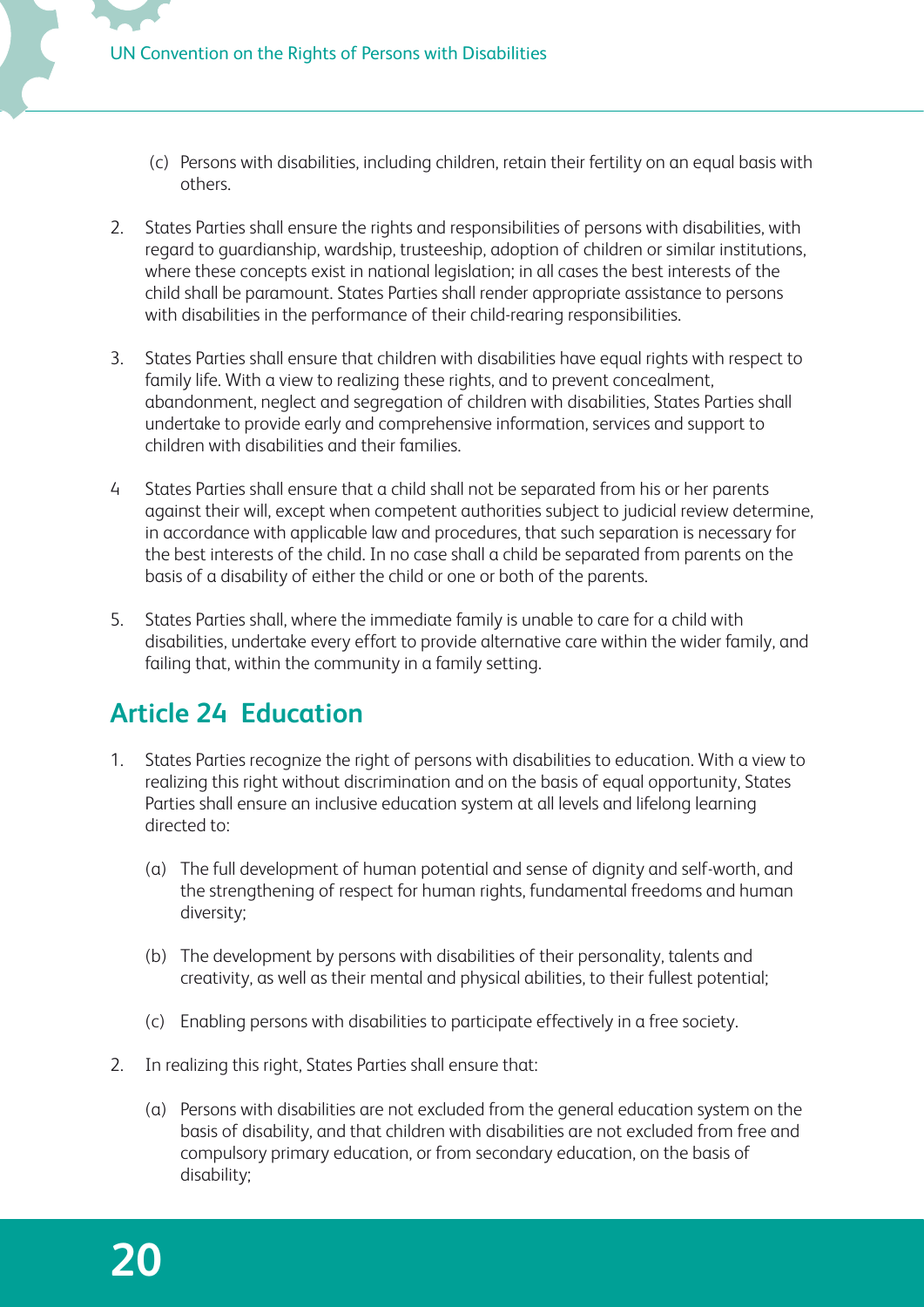- (b) Persons with disabilities can access an inclusive, quality and free primary education and secondary education on an equal basis with others in the communities in which they live;
- (c) Reasonable accommodation of the individual's requirements is provided;
- (d) Persons with disabilities receive the support required, within the general education system, to facilitate their effective education;
- (e) Effective individualized support measures are provided in environments that maximize academic and social development, consistent with the goal of full inclusion.
- 3. States Parties shall enable persons with disabilities to learn life and social development skills to facilitate their full and equal participation in education and as members of the community. To this end, States Parties shall take appropriate measures, including:
	- (a) Facilitating the learning of Braille, alternative script, augmentative and alternative modes, means and formats of communication and orientation and mobility skills, and facilitating peer support and mentoring;
	- (b) Facilitating the learning of sign language and the promotion of the linguistic identity of the deaf community;
	- (c) Ensuring that the education of persons, and in particular children, who are blind, deaf or deafblind, is delivered in the most appropriate languages and modes and means of communication for the individual, and in environments which maximize academic and social development.
- 4. In order to help ensure the realization of this right, States Parties shall take appropriate measures to employ teachers, including teachers with disabilities, who are qualified in sign language and/or Braille, and to train professionals and staff who work at all levels of education. Such training shall incorporate disability awareness and the use of appropriate augmentative and alternative modes, means and formats of communication, educational techniques and materials to support persons with disabilities.
- 5. States Parties shall ensure that persons with disabilities are able to access general tertiary education, vocational training, adult education and lifelong learning without discrimination and on an equal basis with others. To this end, States Parties shall ensure that reasonable accommodation is provided to persons with disabilities.

## **Article 25 Health**

States Parties recognize that persons with disabilities have the right to the enjoyment of the highest attainable standard of health without discrimination on the basis of disability. States Parties shall take all appropriate measures to ensure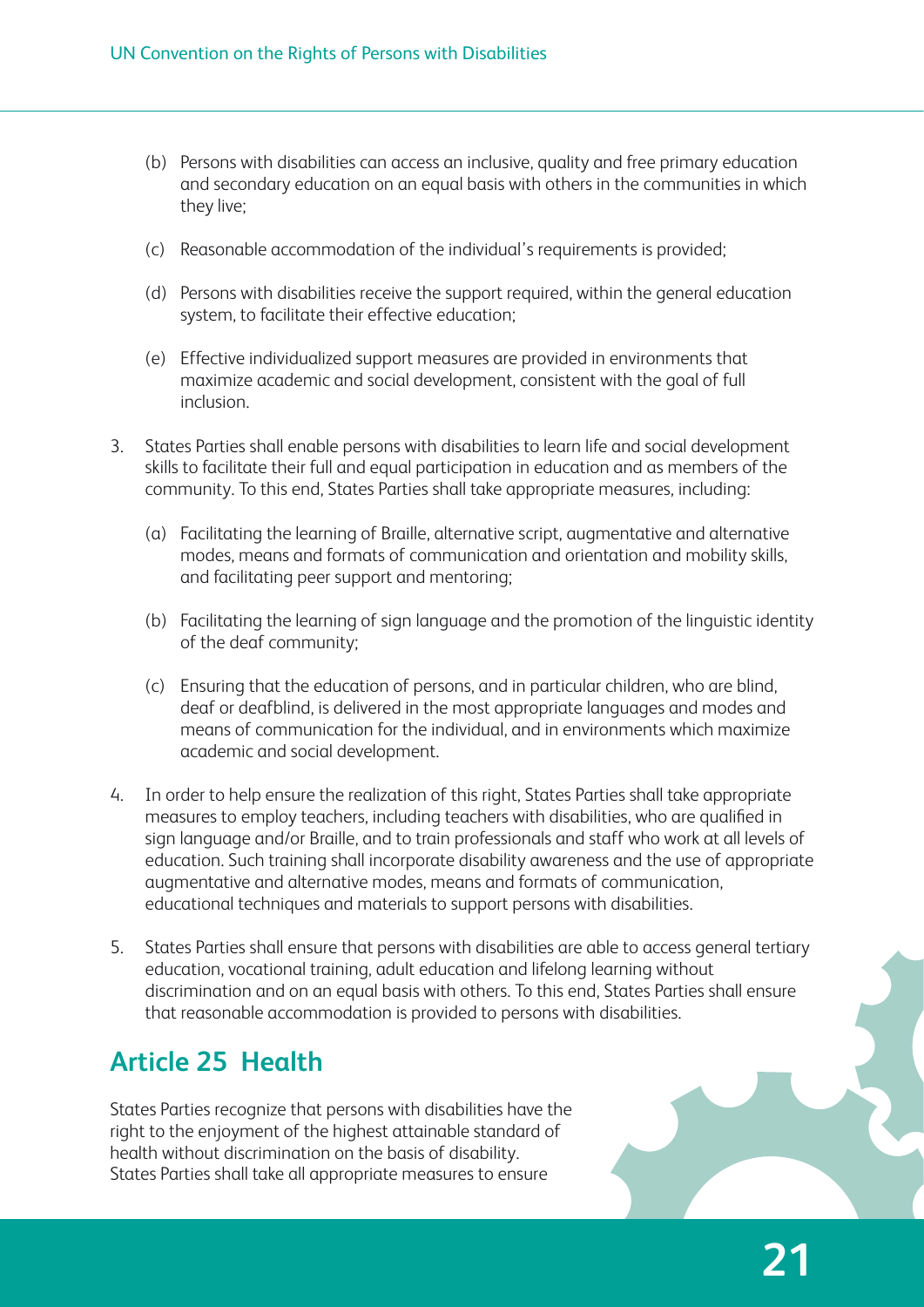access for persons with disabilities to health services that are gender-sensitive, including health-related rehabilitation. In particular, States Parties shall:

- (a) Provide persons with disabilities with the same range, quality and standard of free or affordable health care and programmes as provided to other persons, including in the area of sexual and reproductive health and population-based public health programmes;
- (b) Provide those health services needed by persons with disabilities specifically because of their disabilities, including early identification and intervention as appropriate, and services designed to minimize and prevent further disabilities, including among children and older persons;
- (c) Provide these health services as close as possible to people's own communities, including in rural areas;
- (d) Require health professionals to provide care of the same quality to persons with disabilities as to others, including on the basis of free and informed consent by, inter alia, raising awareness of the human rights, dignity, autonomy and needs of persons with disabilities through training and the promulgation of ethical standards for public and private health care;
- (e) Prohibit discrimination against persons with disabilities in the provision of health insurance, and life insurance where such insurance is permitted by national law, which shall be provided in a fair and reasonable manner;
- (f) Prevent discriminatory denial of health care or health services or food and fluids on the basis of disability.

### **Article 26 Habilitation and rehabilitation**

- 1. States Parties shall take effective and appropriate measures, including through peer support, to enable persons with disabilities to attain and maintain maximum independence, full physical, mental, social and vocational ability, and full inclusion and participation in all aspects of life. To that end, States Parties shall organize, strengthen and extend comprehensive habilitation and rehabilitation services and programmes, particularly in the areas of health, employment, education and social services, in such a way that these services and programmes:
	- (a) Begin at the earliest possible stage, and are based on the multidisciplinary assessment of individual needs and strengths;
	- (b) Support participation and inclusion in the community and all aspects of society, are voluntary, and are available to persons with disabilities as close as possible to their own communities, including in rural areas.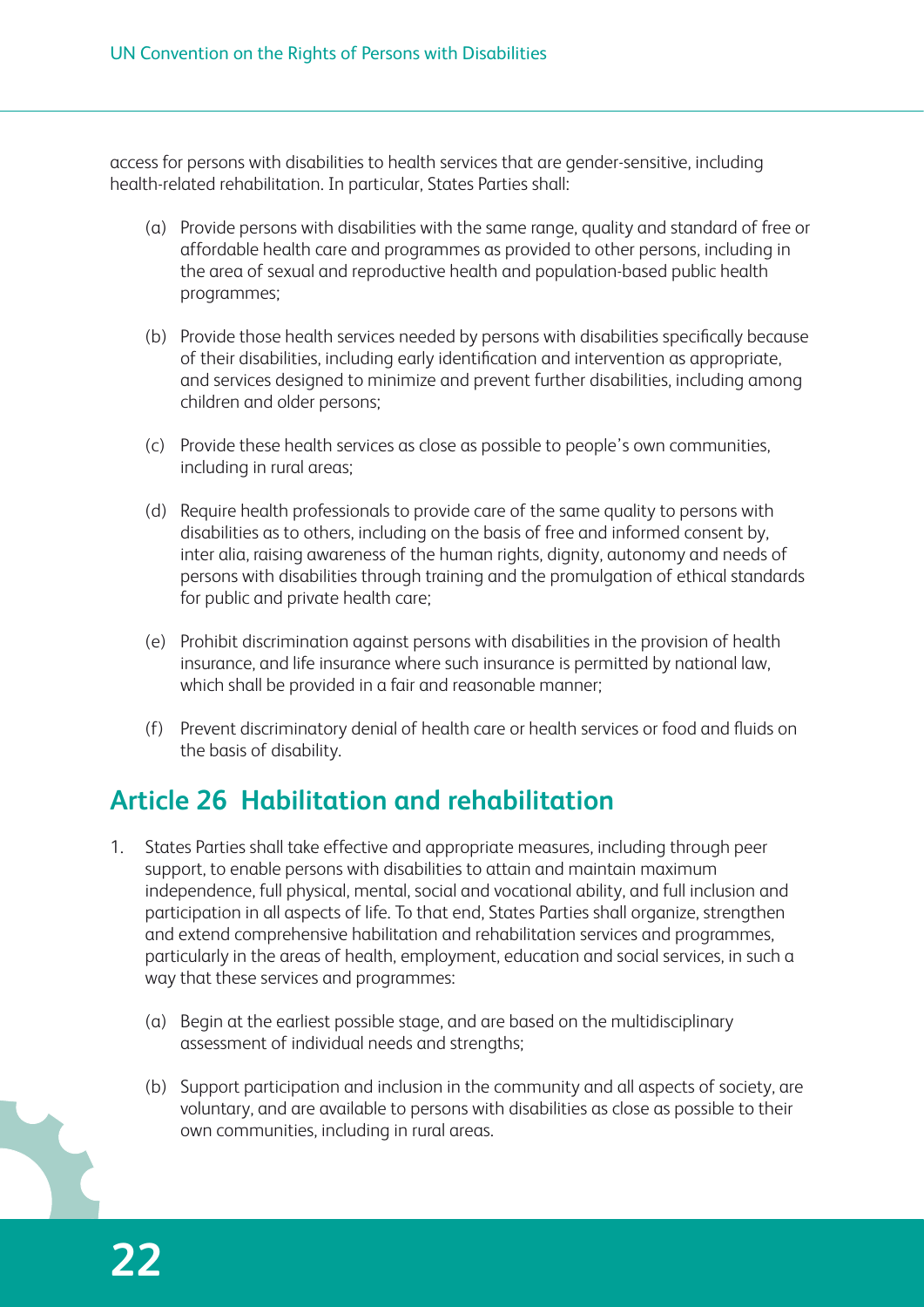- 2. States Parties shall promote the development of initial and continuing training for professionals and staff working in habilitation and rehabilitation services.
- 3. States Parties shall promote the availability, knowledge and use of assistive devices and technologies, designed for persons with disabilities, as they relate to habilitation and rehabilitation.

## **Article 27 Work and employment**

- 1. States Parties recognize the right of persons with disabilities to work, on an equal basis with others; this includes the right to the opportunity to gain a living by work freely chosen or accepted in a labour market and work environment that is open, inclusive and accessible to persons with disabilities. States Parties shall safeguard and promote the realization of the right to work, including for those who acquire a disability during the course of employment, by taking appropriate steps, including through legislation, to, inter alia:
	- (a) Prohibit discrimination on the basis of disability with regard to all matters concerning all forms of employment, including conditions of recruitment, hiring and employment, continuance of employment, career advancement and safe and healthy working conditions;
	- (b) Protect the rights of persons with disabilities, on an equal basis with others, to just and favourable conditions of work, including equal opportunities and equal remuneration for work of equal value, safe and healthy working conditions, including protection from harassment, and the redress of grievances;
	- (c) Ensure that persons with disabilities are able to exercise their labour and trade union rights on an equal basis with others;
	- (d) Enable persons with disabilities to have effective access to general technical and vocational guidance programmes, placement services and vocational and continuing training;
	- (e) Promote employment opportunities and career advancement for persons with disabilities in the labour market, as well as assistance in finding, obtaining, maintaining and returning to employment;
	- (f) Promote opportunities for self-employment, entrepreneurship, the development of cooperatives and starting one's own business;
	- (g) Employ persons with disabilities in the public sector;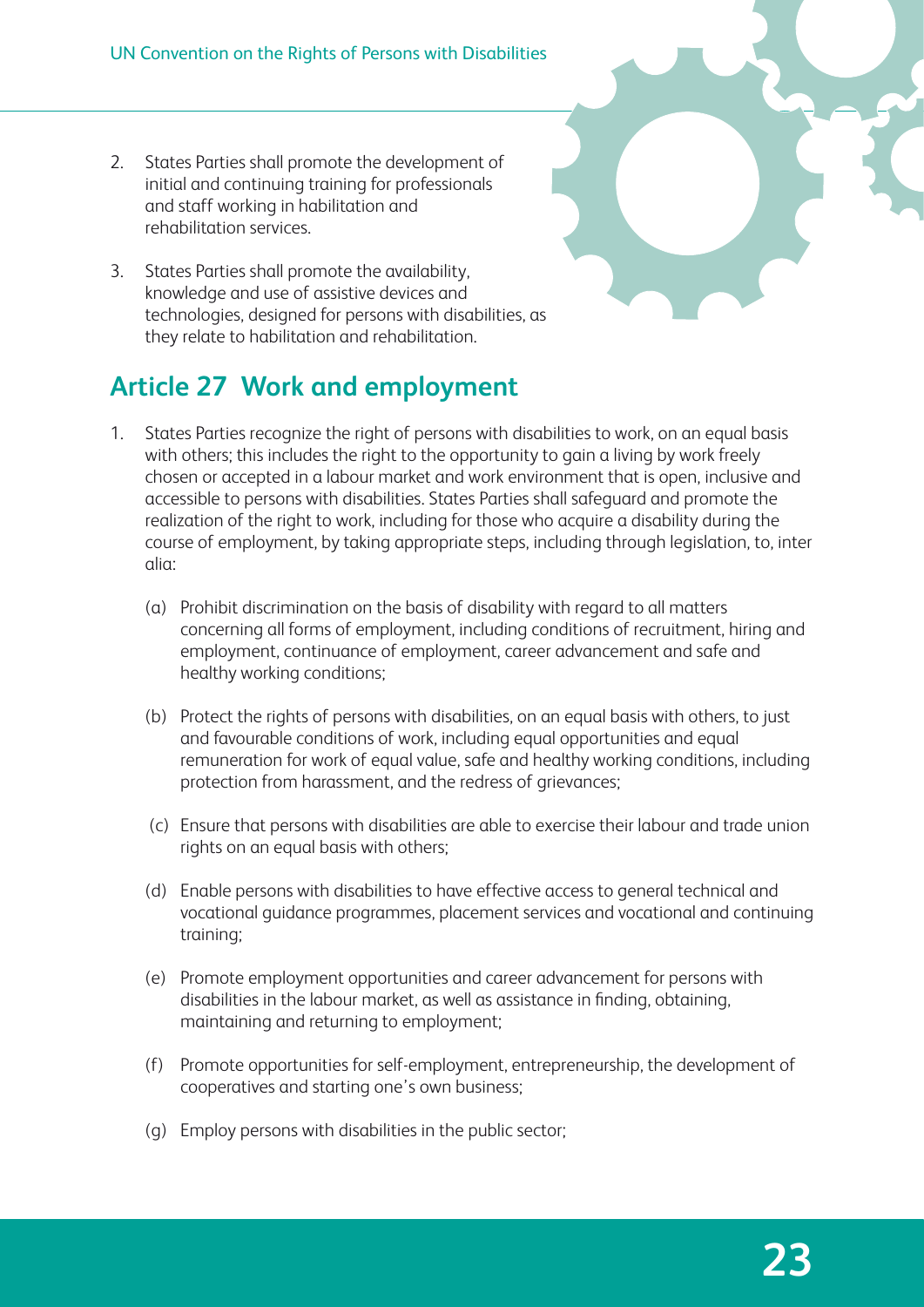

- (h) Promote the employment of persons with disabilities in the private sector through appropriate policies and measures, which may include affirmative action programmes, incentives and other measures;
- (i) Ensure that reasonable accommodation is provided to persons with disabilities in the workplace;
- (j) Promote the acquisition by persons with disabilities of work experience in the open labour market;
- (k) Promote vocational and professional rehabilitation, job retention and return-to-work programmes for persons with disabilities.
- 2. States Parties shall ensure that persons with disabilities are not held in slavery or in servitude, and are protected, on an equal basis with others, from forced or compulsory labour.

## **Article 28 Adequate standard of living and social protection**

- 1. States Parties recognize the right of persons with disabilities to an adequate standard of living for themselves and their families, including adequate food, clothing and housing, and to the continuous improvement of living conditions, and shall take appropriate steps to safeguard and promote the realization of this right without discrimination on the basis of disability.
- 2. States Parties recognize the right of persons with disabilities to social protection and to the enjoyment of that right without discrimination on the basis of disability, and shall take appropriate steps to safeguard and promote the realization of this right, including measures:
	- (a) To ensure equal access by persons with disabilities to clean water services, and to ensure access to appropriate and affordable services, devices and other assistance for disability-related needs;
	- (b) To ensure access by persons with disabilities, in particular women and girls with disabilities and older persons with disabilities, to social protection programmes and poverty reduction programmes;
	- (c) To ensure access by persons with disabilities and their families living in situations of poverty to assistance from the State with disability- related expenses, including adequate training, counselling, financial assistance and respite care;
	- (d) To ensure access by persons with disabilities to public housing programmes;
	- (e) To ensure equal access by persons with disabilities to retirement benefits and programmes.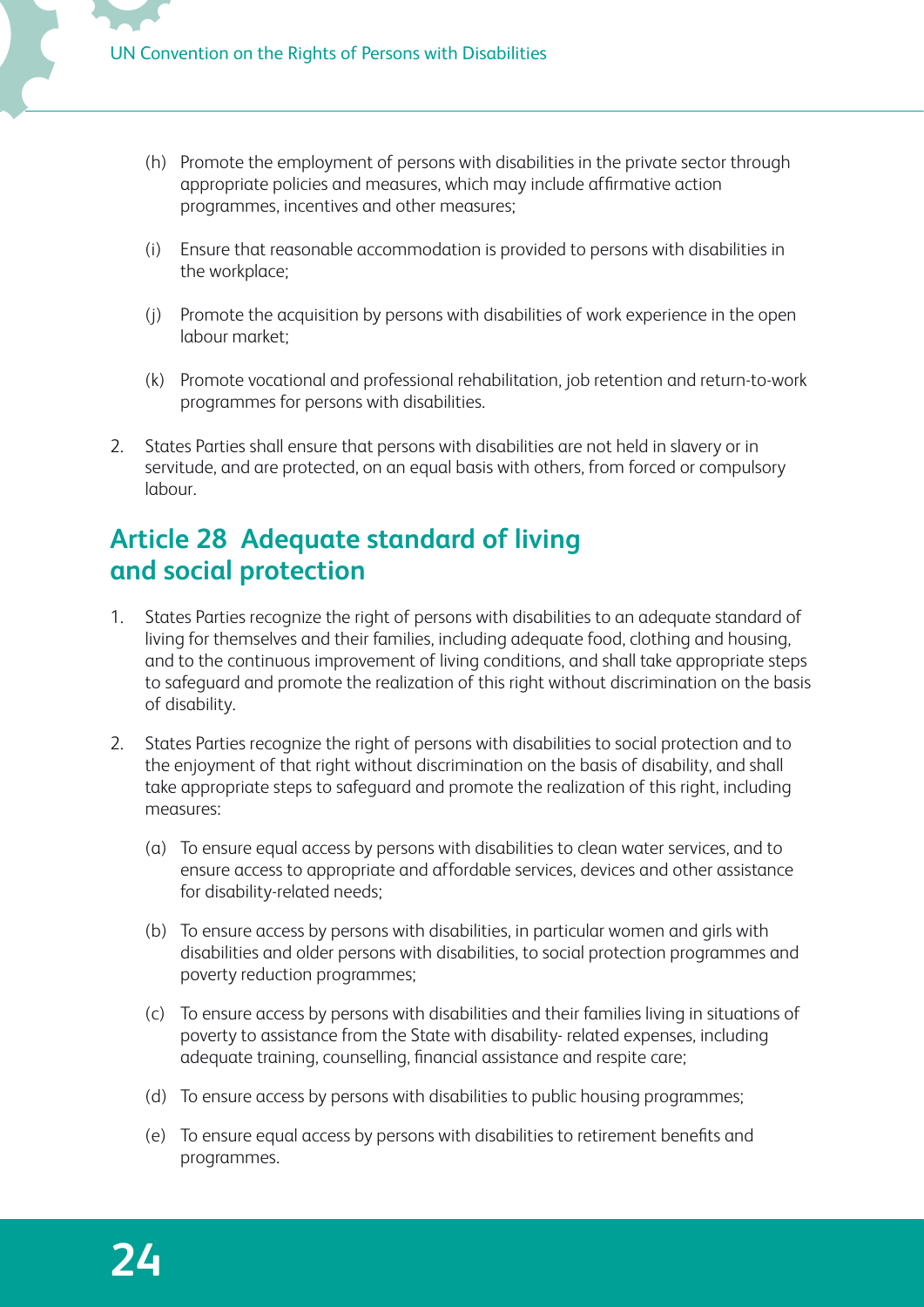#### **Article 29 Participation in political and public life**

States Parties shall guarantee to persons with disabilities political rights and the opportunity to enjoy them on an equal basis with others, and shall undertake:

- (a) To ensure that persons with disabilities can effectively and fully participate in political and public life on an equal basis with others, directly or through freely chosen representatives, including the right and opportunity for persons with disabilities to vote and be elected, inter alia, by:
	- (i) Ensuring that voting procedures, facilities and materials are appropriate, accessible and easy to understand and use;
	- (ii) Protecting the right of persons with disabilities to vote by secret ballot in elections and public referendums without intimidation, and to stand for elections, to effectively hold office and perform all public functions at all levels of government, facilitating the use of assistive and new technologies where appropriate;
	- (iii) Guaranteeing the free expression of the will of persons with disabilities as electors and to this end, where necessary, at their request, allowing assistance in voting by a person of their own choice;
- (b) To promote actively an environment in which persons with disabilities can effectively and fully participate in the conduct of public affairs, without discrimination and on an equal basis with others, and encourage their participation in public affairs, including:
	- (i) Participation in non-governmental organizations and associations concerned with the public and political life of the country, and in the activities and administration of political parties;
	- (ii) Forming and joining organizations of persons with disabilities to represent persons with disabilities at international, national, regional and local levels.

#### **Article 30 Participation in cultural life, recreation, leisure and sport**

1. States Parties recognize the right of persons with disabilities to take part on an equal basis with others in cultural life, and shall take all appropriate measures to ensure that persons with disabilities:

**25**

- (a) Enjoy access to cultural materials in accessible formats;
- (b) Enjoy access to television programmes, films, theatre and other cultural activities, in accessible formats;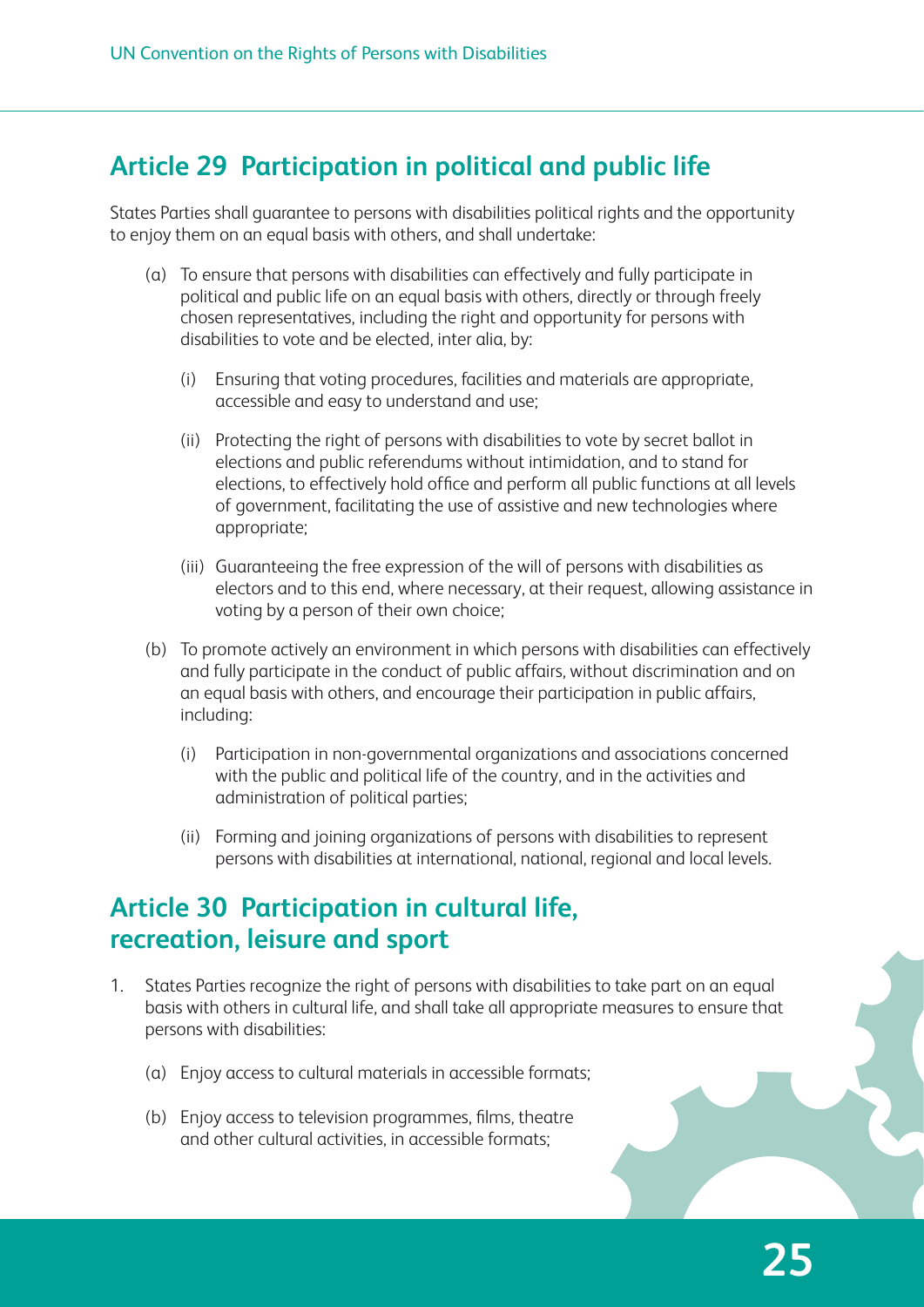- (c) Enjoy access to places for cultural performances or services, such as theatres, museums, cinemas, libraries and tourism services, and, as far as possible, enjoy access to monuments and sites of national cultural importance.
- 2. States Parties shall take appropriate measures to enable persons with disabilities to have the opportunity to develop and utilize their creative, artistic and intellectual potential, not only for their own benefit, but also for the enrichment of society.
- 3. States Parties shall take all appropriate steps, in accordance with international law, to ensure that laws protecting intellectual property rights do not constitute an unreasonable or discriminatory barrier to access by persons with disabilities to cultural materials.
- 4. Persons with disabilities shall be entitled, on an equal basis with others, to recognition and support of their specific cultural and linguistic identity, including sign languages and deaf culture.
- 5. With a view to enabling persons with disabilities to participate on an equal basis with others in recreational, leisure and sporting activities, States Parties shall take appropriate measures:
	- (a) To encourage and promote the participation, to the fullest extent possible, of persons with disabilities in mainstream sporting activities at all levels;
	- (b) To ensure that persons with disabilities have an opportunity to organize, develop and participate in disability-specific sporting and recreational activities and, to this end, encourage the provision, on an equal basis with others, of appropriate instruction, training and resources;
	- (c) To ensure that persons with disabilities have access to sporting, recreational and tourism venues;
	- (d) To ensure that children with disabilities have equal access with other children to participation in play, recreation and leisure and sporting activities, including those activities in the school system;
	- (e) To ensure that persons with disabilities have access to services from those involved in the organization of recreational, tourism, leisure and sporting activities.

#### **Article 31 Statistics and data collection**

- 1. States Parties undertake to collect appropriate information, including statistical and research data, to enable them to formulate and implement policies to give effect to the present Convention. The process of collecting and maintaining this information shall:
	- (a) Comply with legally established safeguards, including legislation on data protection, to ensure confidentiality and respect for the privacy of persons with disabilities;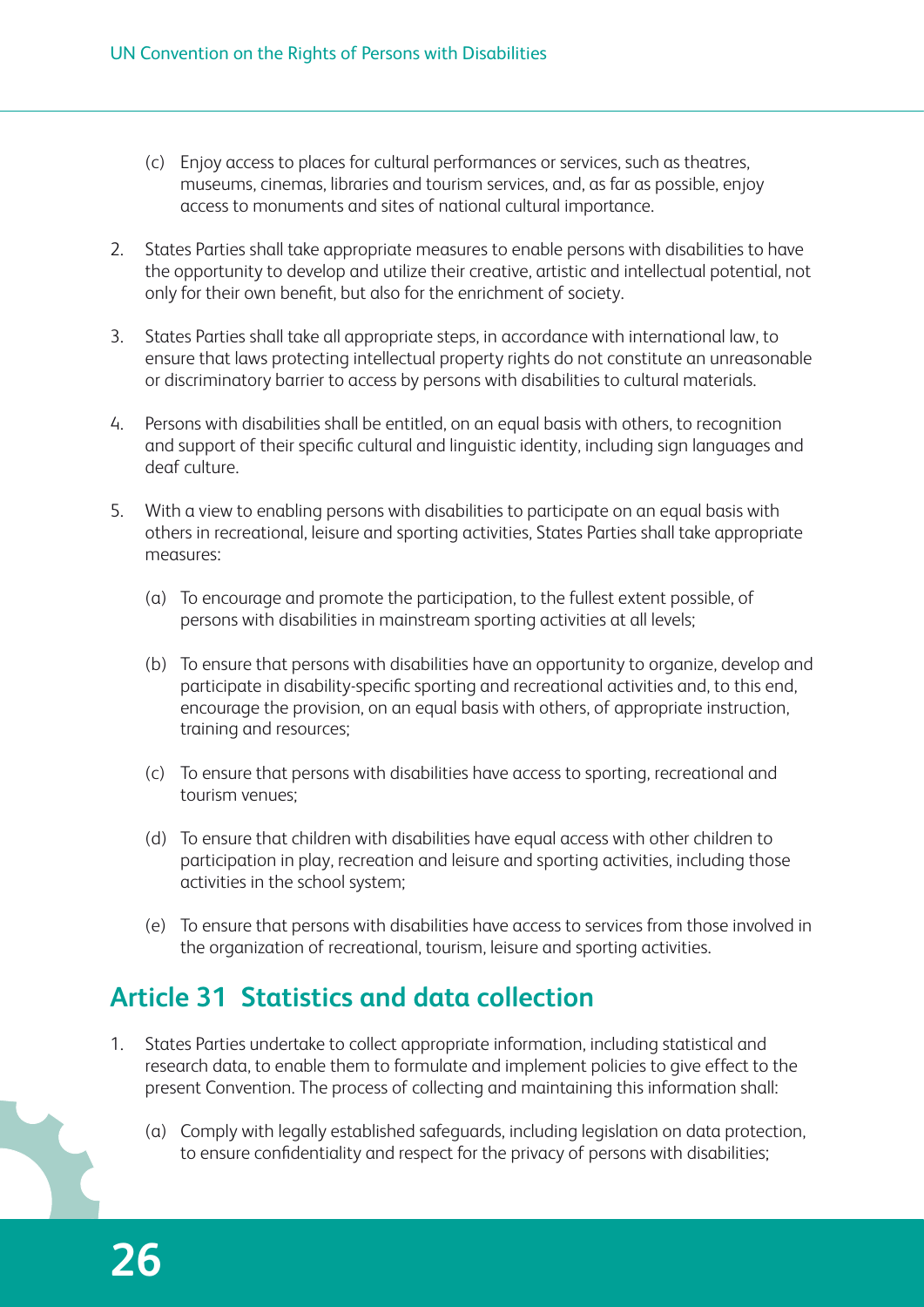- (b) Comply with internationally accepted norms to protect human rights and fundamental freedoms and ethical principles in the collection and use of statistics.
- 2. The information collected in accordance with this article shall be disaggregated, as appropriate, and used to help assess the implementation of States Parties' obligations under the present Convention and to identify and address the barriers faced by persons with disabilities in exercising their rights.
- 3. States Parties shall assume responsibility for the dissemination of these statistics and ensure their accessibility to persons with disabilities and others.

### **Article 32 International cooperation**

- 1. States Parties recognize the importance of international cooperation and its promotion, in support of national efforts for the realization of the purpose and objectives of the present Convention, and will undertake appropriate and effective measures in this regard, between and among States and, as appropriate, in partnership with relevant international and regional organizations and civil society, in particular organizations of persons with disabilities. Such measures could include, inter alia:
	- (a) Ensuring that international cooperation, including international development programmes, is inclusive of and accessible to persons with disabilities;
	- (b) Facilitating and supporting capacity-building, including through the exchange and sharing of information, experiences, training programmes and best practices;
	- (c) Facilitating cooperation in research and access to scientific and technical knowledge;
	- (d) Providing, as appropriate, technical and economic assistance, including by facilitating access to and sharing of accessible and assistive technologies, and through the transfer of technologies.
- 2. The provisions of this article are without prejudice to the obligations of each State Party to fulfil its obligations under the present Convention.

## **Article 33 National implementation and monitoring**

1. States Parties, in accordance with their system of organization, shall designate one or more focal points within government for matters relating to the implementation of the present Convention, and shall give due consideration to the establishment or designation of a coordination mechanism within government to facilitate related action in different sectors and at different levels.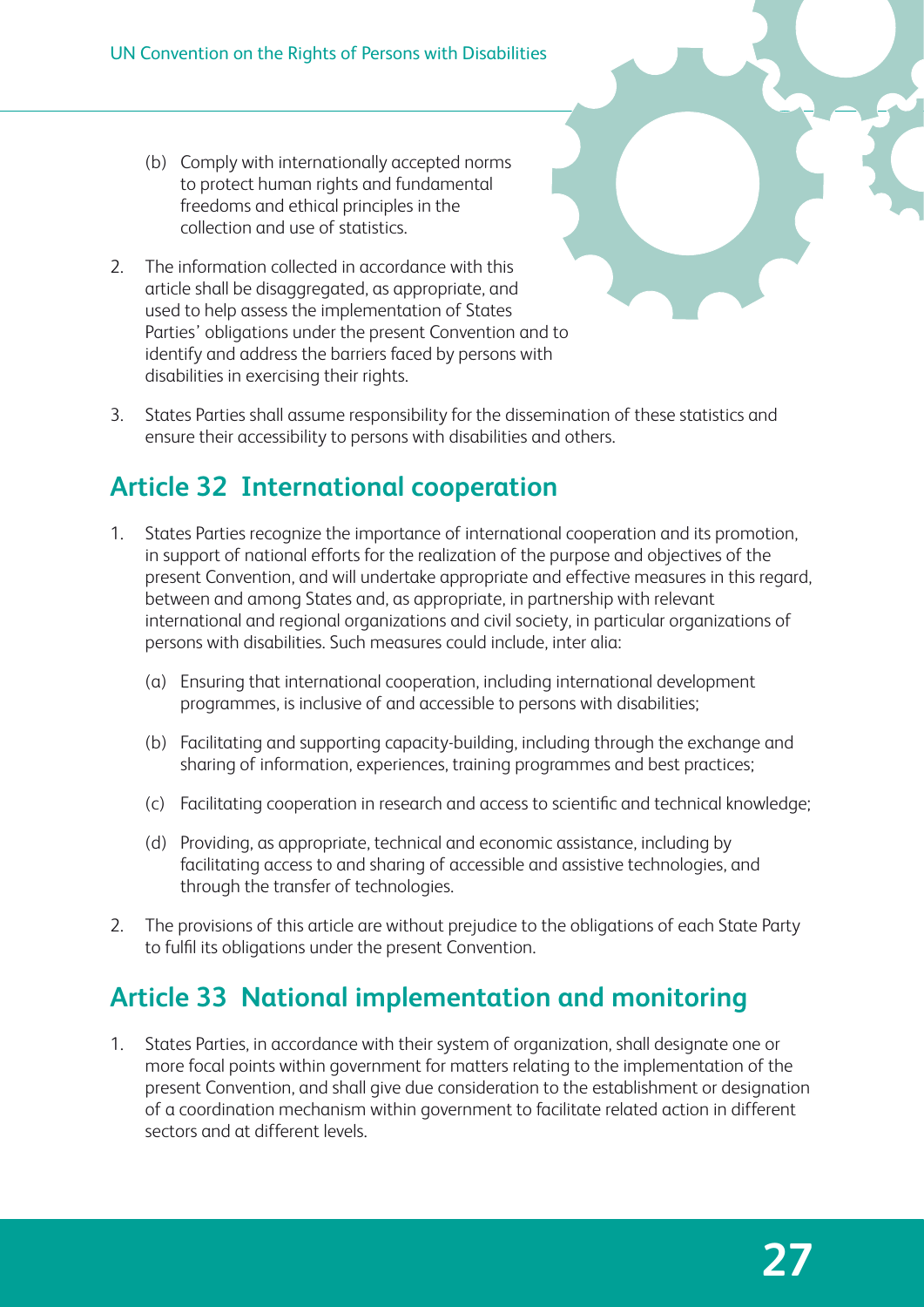- 2. States Parties shall, in accordance with their legal and administrative systems, maintain, strengthen, designate or establish within the State Party, a framework, including one or more independent mechanisms, as appropriate, to promote, protect and monitor implementation of the present Convention. When designating or establishing such a mechanism, States Parties shall take into account the principles relating to the status and functioning of national institutions for protection and promotion of human rights.
- 3. Civil society, in particular persons with disabilities and their representative organizations, shall be involved and participate fully in the monitoring process.

## **Article 34 Committee on the Rights of Persons with Disabilities**

- 1. There shall be established a Committee on the Rights of Persons with Disabilities (hereafter referred to as "the Committee"), which shall carry out the functions hereinafter provided.
- 2. The Committee shall consist, at the time of entry into force of the present Convention, of twelve experts. After an additional sixty ratifications or accessions to the Convention, the membership of the Committee shall increase by six members, attaining a maximum number of eighteen members.
- 3. The members of the Committee shall serve in their personal capacity and shall be of high moral standing and recognized competence and experience in the field covered by the present Convention. When nominating their candidates, States Parties are invited to give due consideration to the provision set out in article 4, paragraph 3, of the present Convention.
- 4. The members of the Committee shall be elected by States Parties, consideration being given to equitable geographical distribution, representation of the different forms of civilization and of the principal legal systems, balanced gender representation and participation of experts with disabilities.
- 5. The members of the Committee shall be elected by secret ballot from a list of persons nominated by the States Parties from among their nationals at meetings of the Conference of States Parties. At those meetings, for which two thirds of States Parties shall constitute a quorum, the persons elected to the Committee shall be those who obtain the largest number of votes and an absolute majority of the votes of the representatives of States Parties present and voting.
- 6. The initial election shall be held no later than six months after the date of entry into force of the present Convention. At least four months before the date of each election, the Secretary-General of the United Nations shall address a letter to the States Parties inviting them to submit the nominations within two months. The Secretary-General shall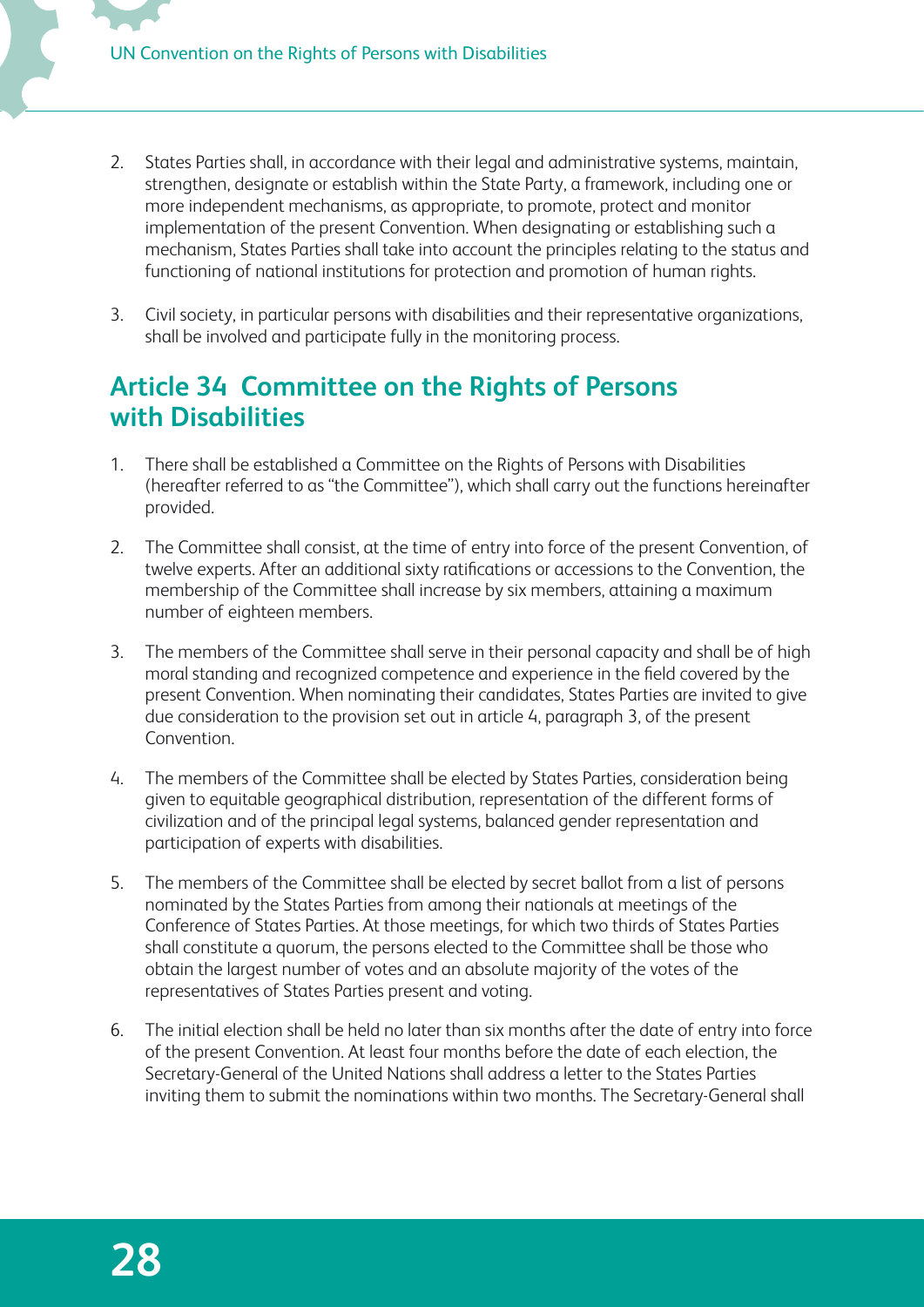subsequently prepare a list in alphabetical order of all persons thus nominated, indicating the State Parties which have nominated them, and shall submit it to the States Parties to the present Convention.

- 7. The members of the Committee shall be elected for a term of four years. They shall be eligible for re-election once. However, the term of six of the members elected at the first election shall expire at the end of two years; immediately after the first election, the names of these six members shall be chosen by lot by the chairperson of the meeting referred to in paragraph 5 of this article.
- 8. The election of the six additional members of the Committee shall be held on the occasion of regular elections, in accordance with the relevant provisions of this article.
- 9. If a member of the Committee dies or resigns or declares that for any other cause she or he can no longer perform her or his duties, the State Party which nominated the member shall appoint another expert possessing the qualifications and meeting the requirements set out in the relevant provisions of this article, to serve for the remainder of the term.
- 10. The Committee shall establish its own rules of procedure.
- 11. The Secretary-General of the United Nations shall provide the necessary staff and facilities for the effective performance of the functions of the Committee under the present Convention, and shall convene its initial meeting.
- 12. With the approval of the General Assembly of the United Nations, the members of the Committee established under the present Convention shall receive emoluments from United Nations resources on such terms and conditions as the Assembly may decide, having regard to the importance of the Committee's responsibilities.
- 13. The members of the Committee shall be entitled to the facilities, privileges and immunities of experts on mission for the United Nations as laid down in the relevant sections of the Convention on the Privileges and Immunities of the United Nations.

## **Article 35 Reports by States Parties**

1. Each State Party shall submit to the Committee, through the Secretary-General of the United Nations, a comprehensive report on measures taken to give effect to its obligations under the present Convention and on the progress made in that regard, within two years after the entry into force of the present Convention for the State Party concerned.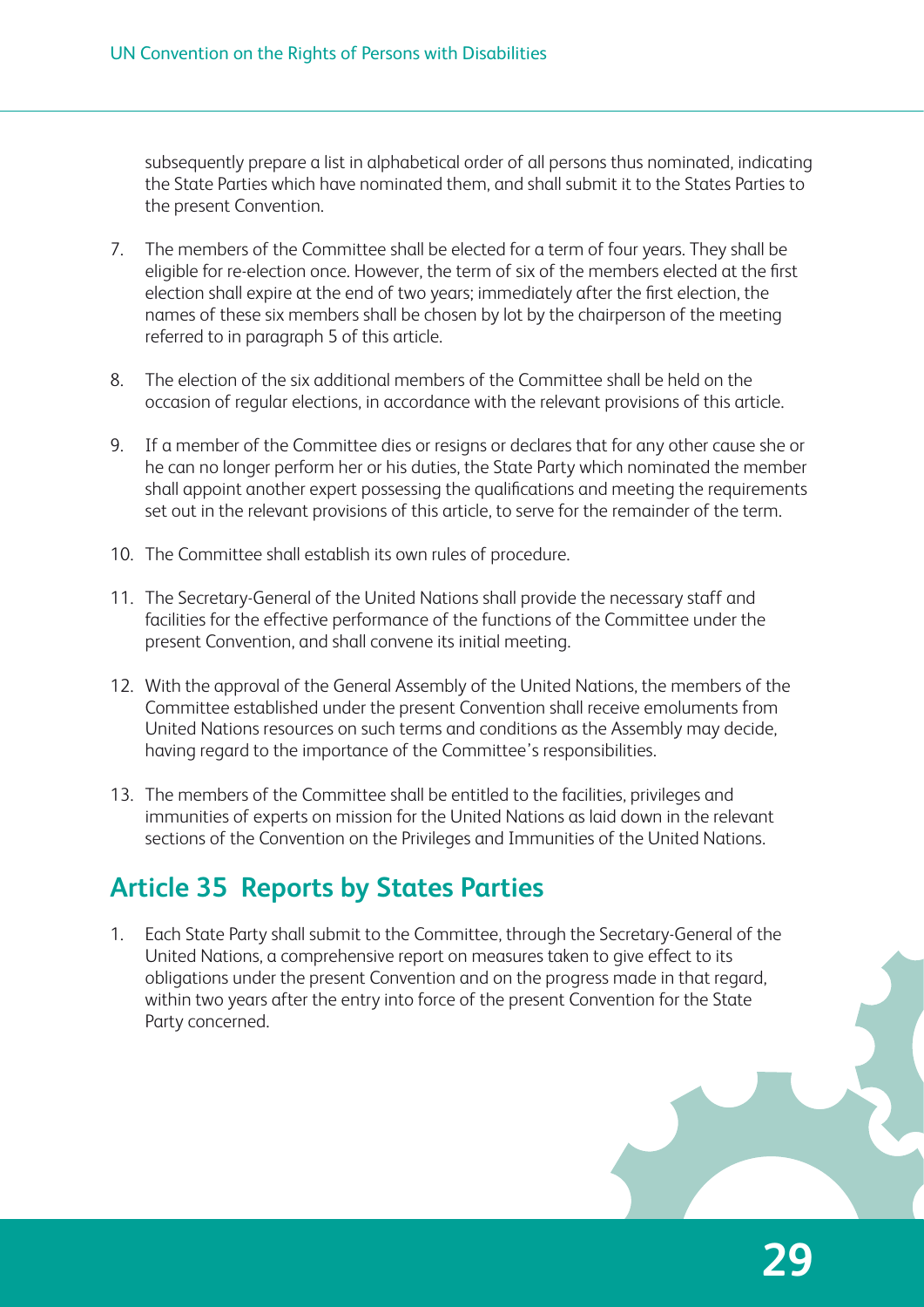- 2. Thereafter, States Parties shall submit subsequent reports at least every four years and further whenever the Committee so requests.
- 3. The Committee shall decide any guidelines applicable to the content of the reports.
- 4. A State Party which has submitted a comprehensive initial report to the Committee need not, in its subsequent reports, repeat information previously provided. When preparing reports to the Committee, States Parties are invited to consider doing so in an open and transparent process and to give due consideration to the provision set out in article 4, paragraph 3, of the present Convention.
- 5. Reports may indicate factors and difficulties affecting the degree of fulfilment of obligations under the present Convention.

## **Article 36 Consideration of reports**

- 1. Each report shall be considered by the Committee, which shall make such suggestions and general recommendations on the report as it may consider appropriate and shall forward these to the State Party concerned. The State Party may respond with any information it chooses to the Committee. The Committee may request further information from States Parties relevant to the implementation of the present Convention.
- 2. If a State Party is significantly overdue in the submission of a report, the Committee may notify the State Party concerned of the need to examine the implementation of the present Convention in that State Party, on the basis of reliable information available to the Committee, if the relevant report is not submitted within three months following the notification. The Committee shall invite the State Party concerned to participate in such examination. Should the State Party respond by submitting the relevant report, the provisions of paragraph 1 of this article will apply.
- 3. The Secretary-General of the United Nations shall make available the reports to all States Parties.
- 4. States Parties shall make their reports widely available to the public in their own countries and facilitate access to the suggestions and general recommendations relating to these reports.
- 5. The Committee shall transmit, as it may consider appropriate, to the specialized agencies, funds and programmes of the United Nations, and other competent bodies, reports from States Parties in order to address a request or indication of a need for technical advice or assistance contained therein, along with the Committee's observations and recommendations, if any, on these requests or indications.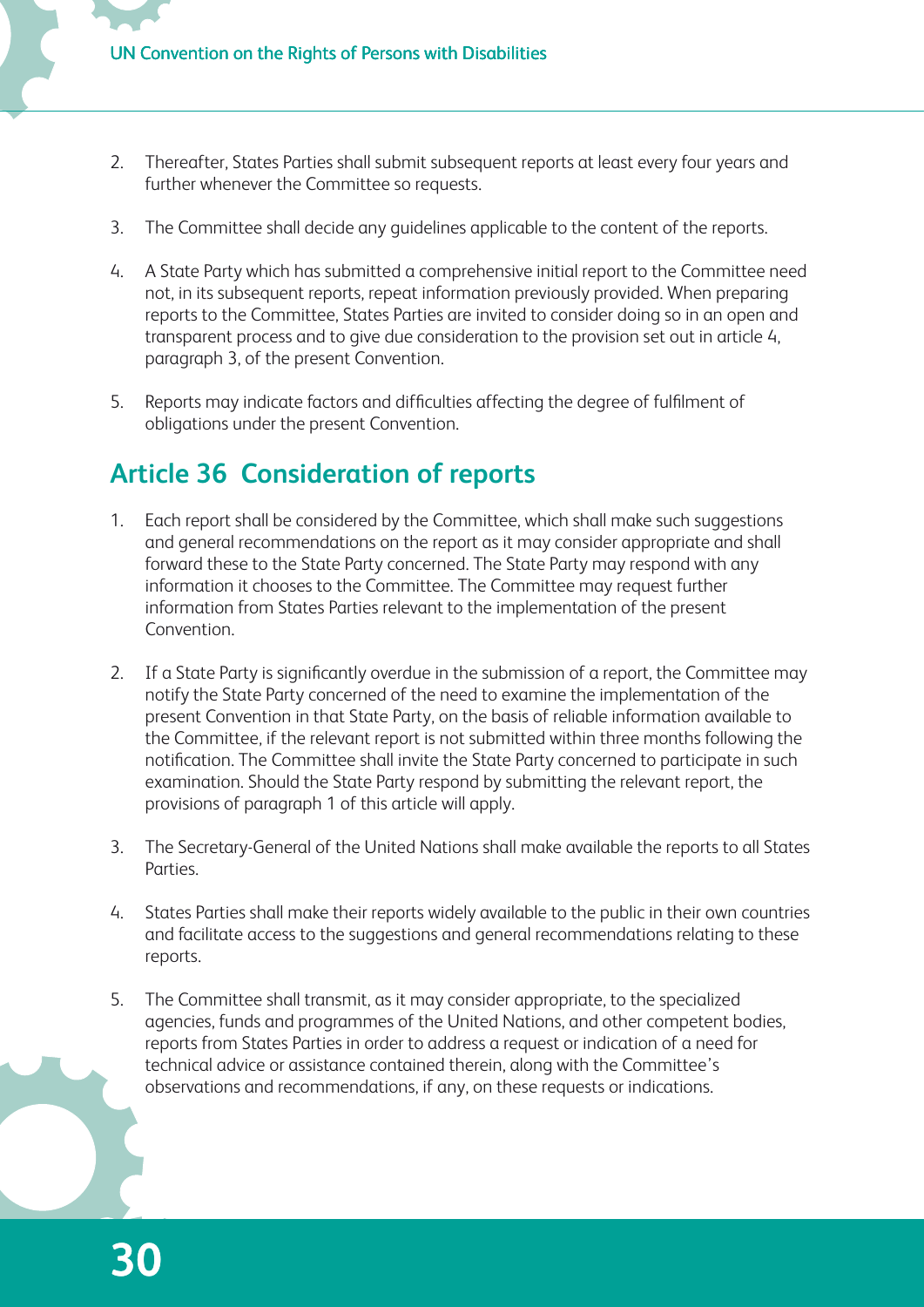#### **Article 37 Cooperation between States Parties and the Committee**

- 1. Each State Party shall cooperate with the Committee and assist its members in the fulfilment of their mandate.
- 2. In its relationship with States Parties, the Committee shall give due consideration to ways and means of enhancing national capacities for the implementation of the present Convention, including through international cooperation.

#### **Article 38 Relationship of the Committee with other bodies**

In order to foster the effective implementation of the present Convention and to encourage international cooperation in the field covered by the present Convention:

- (a) The specialized agencies and other United Nations organs shall be entitled to be represented at the consideration of the implementation of such provisions of the present Convention as fall within the scope of their mandate. The Committee may invite the specialized agencies and other competent bodies as it may consider appropriate to provide expert advice on the implementation of the Convention in areas falling within the scope of their respective mandates. The Committee may invite specialized agencies and other United Nations organs to submit reports on the implementation of the Convention in areas falling within the scope of their activities;
- (b) The Committee, as it discharges its mandate, shall consult, as appropriate, other relevant bodies instituted by international human rights treaties, with a view to ensuring the consistency of their respective reporting guidelines, suggestions and general recommendations, and avoiding duplication and overlap in the performance of their functions.

## **Article 39 Report of the Committee**

The Committee shall report every two years to the General Assembly and to the Economic and Social Council on its activities, and may make suggestions and general recommendations based on the examination of reports and information received from the States Parties. Such suggestions and general recommendations shall be included in the report of the Committee together with comments, if any, from States Parties.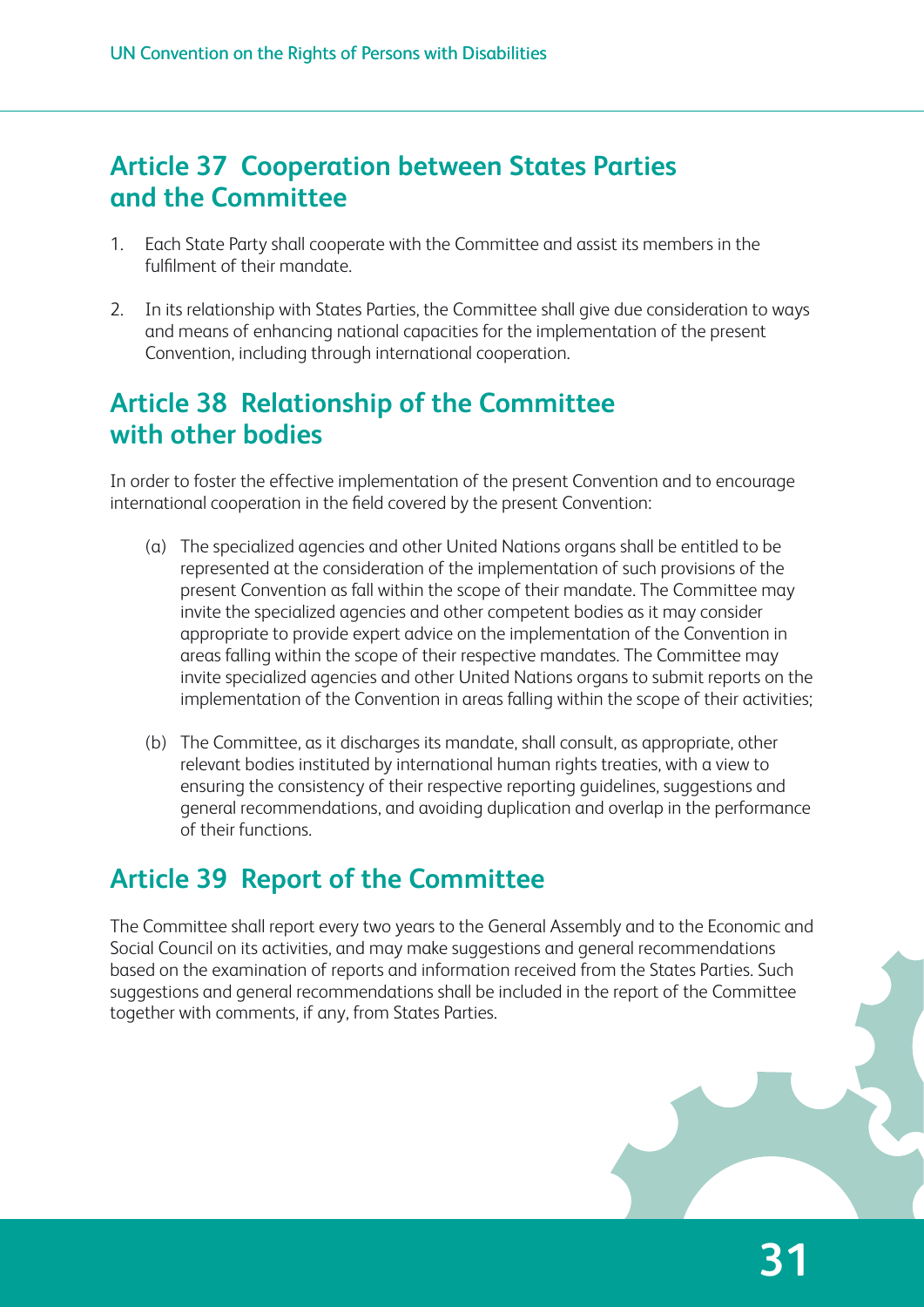

## **Article 40 Conference of States Parties**

- 1. The States Parties shall meet regularly in a Conference of States Parties in order to consider any matter with regard to the implementation of the present Convention.
- 2. No later than six months after the entry into force of the present Convention, the Conference of States Parties shall be convened by the Secretary-General of the United Nations. The subsequent meetings shall be convened by the Secretary-General biennially or upon the decision of the Conference of States Parties.

## **Article 41 Depositary**

The Secretary-General of the United Nations shall be the depositary of the present Convention.

## **Article 42 Signature**

The present Convention shall be open for signature by all States and by regional integration organizations at United Nations Headquarters in New York as of 30 March 2007.

## **Article 43 Consent to be bound**

The present Convention shall be subject to ratification by signatory States and to formal confirmation by signatory regional integration organizations. It shall be open for accession by any State or regional integration organization which has not signed the Convention.

## **Article 44 Regional integration organizations**

- 1. "Regional integration organization" shall mean an organization constituted by sovereign States of a given region, to which its member States have transferred competence in respect of matters governed by the present Convention. Such organizations shall declare, in their instruments of formal confirmation or accession, the extent of their competence with respect to matters governed by the present Convention. Subsequently, they shall inform the depositary of any substantial modification in the extent of their competence.
- 2. References to "States Parties" in the present Convention shall apply to such organizations within the limits of their competence.
- 3. For the purposes of article 45, paragraph 1, and article 47, paragraphs 2 and 3, of the present Convention, any instrument deposited by a regional integration organization shall not be counted.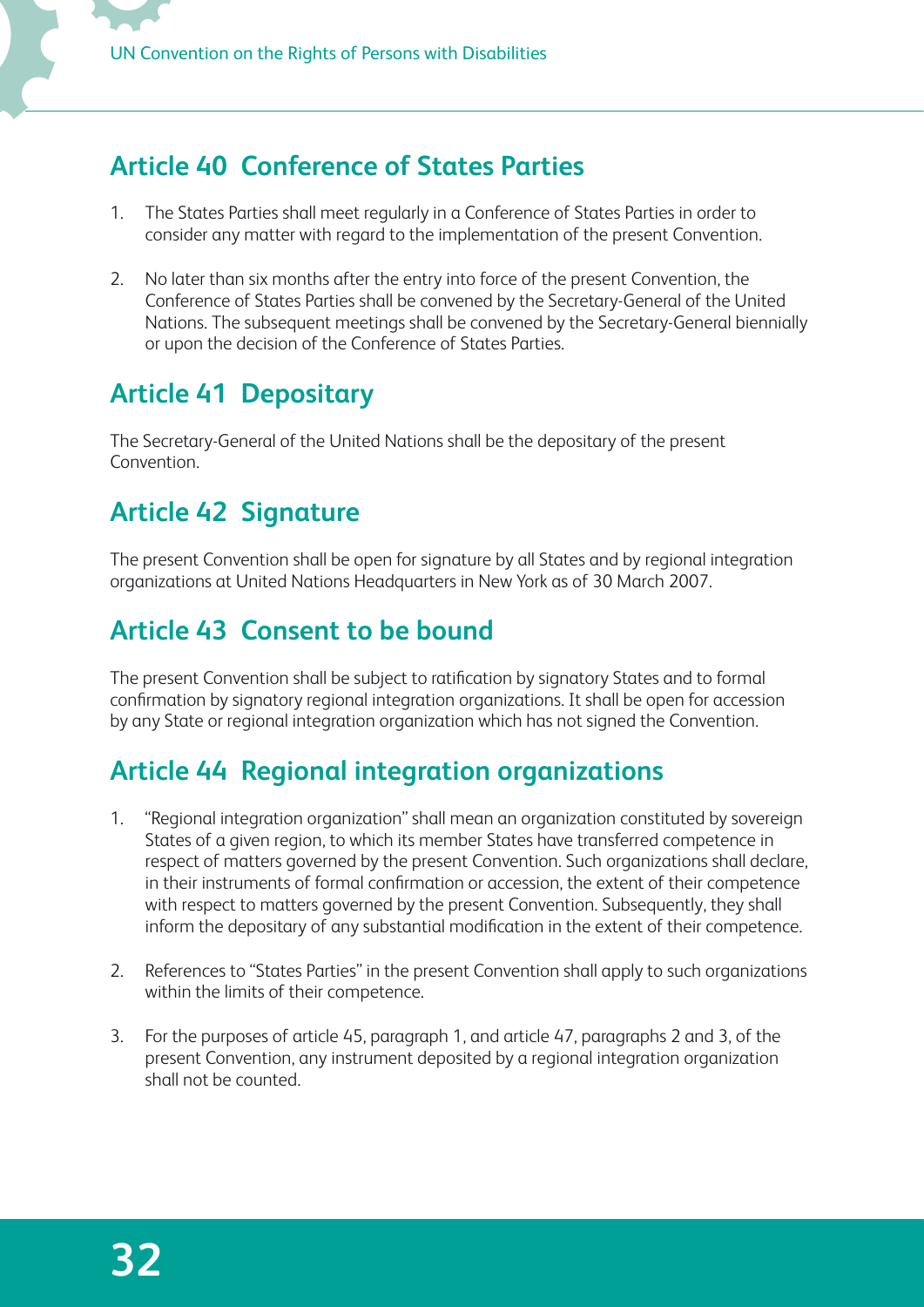4. Regional integration organizations, in matters within their competence, may exercise their right to vote in the Conference of States Parties, with a number of votes equal to the number of their member States that are Parties to the present Convention. Such an organization shall not exercise its right to vote if any of its member States exercises its right, and vice versa.

## **Article 45 Entry into force**

- 1. The present Convention shall enter into force on the thirtieth day after the deposit of the twentieth instrument of ratification or accession.
- 2. For each State or regional integration organization ratifying, formally confirming or acceding to the present Convention after the deposit of the twentieth such instrument, the Convention shall enter into force on the thirtieth day after the deposit of its own such instrument.

### **Article 46 Reservations**

- 1. Reservations incompatible with the object and purpose of the present Convention shall not be permitted.
- 2. Reservations may be withdrawn at any time.

## **Article 47 Amendments**

- 1. Any State Party may propose an amendment to the present Convention and submit it to the Secretary-General of the United Nations. The Secretary-General shall communicate any proposed amendments to States Parties, with a request to be notified whether they favour a conference of States Parties for the purpose of considering and deciding upon the proposals. In the event that, within four months from the date of such communication, at least one third of the States Parties favour such a conference, the Secretary-General shall convene the conference under the auspices of the United Nations. Any amendment adopted by a majority of two thirds of the States Parties present and voting shall be submitted by the Secretary-General to the General Assembly of the United Nations for approval and thereafter to all States Parties for acceptance.
- 2. An amendment adopted and approved in accordance with paragraph 1 of this article shall enter into force on the thirtieth day after the number of instruments of acceptance deposited reaches two thirds of the number of States Parties at the date of adoption of the amendment. Thereafter, the amendment shall enter into force for any State Party on the thirtieth day following the deposit of its own instrument of acceptance. An amendment shall be binding only on those States Parties which have accepted it.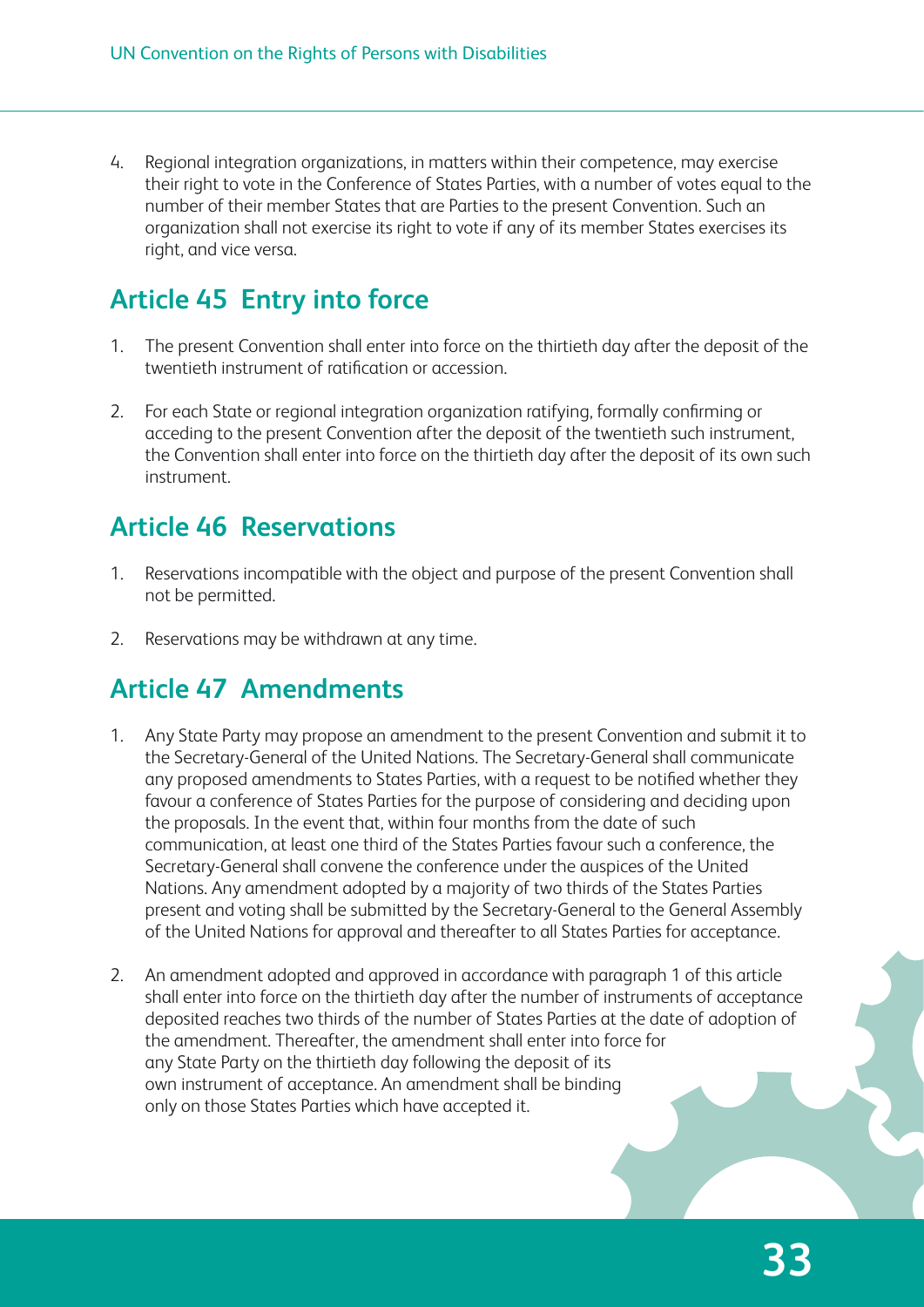3. If so decided by the Conference of States Parties by consensus, an amendment adopted and approved in accordance with paragraph 1 of this article which relates exclusively to articles 34, 38, 39 and 40 shall enter into force for all States Parties on the thirtieth day after the number of instruments of acceptance deposited reaches two thirds of the number of States Parties at the date of adoption of the amendment.

#### **Article 48 Denunciation**

A State Party may denounce the present Convention by written notification to the Secretary-General of the United Nations. The denunciation shall become effective one year after the date of receipt of the notification by the Secretary-General.

## **Article 49 Accessible format**

The text of the present Convention shall be made available in accessible formats.

## **Article 50 Authentic texts**

The Arabic, Chinese, English, French, Russian and Spanish texts of the present Convention shall be equally authentic.

IN WITNESS THEREOF the undersigned plenipotentiaries, being duly authorized thereto by their respective Governments, have signed the present Convention.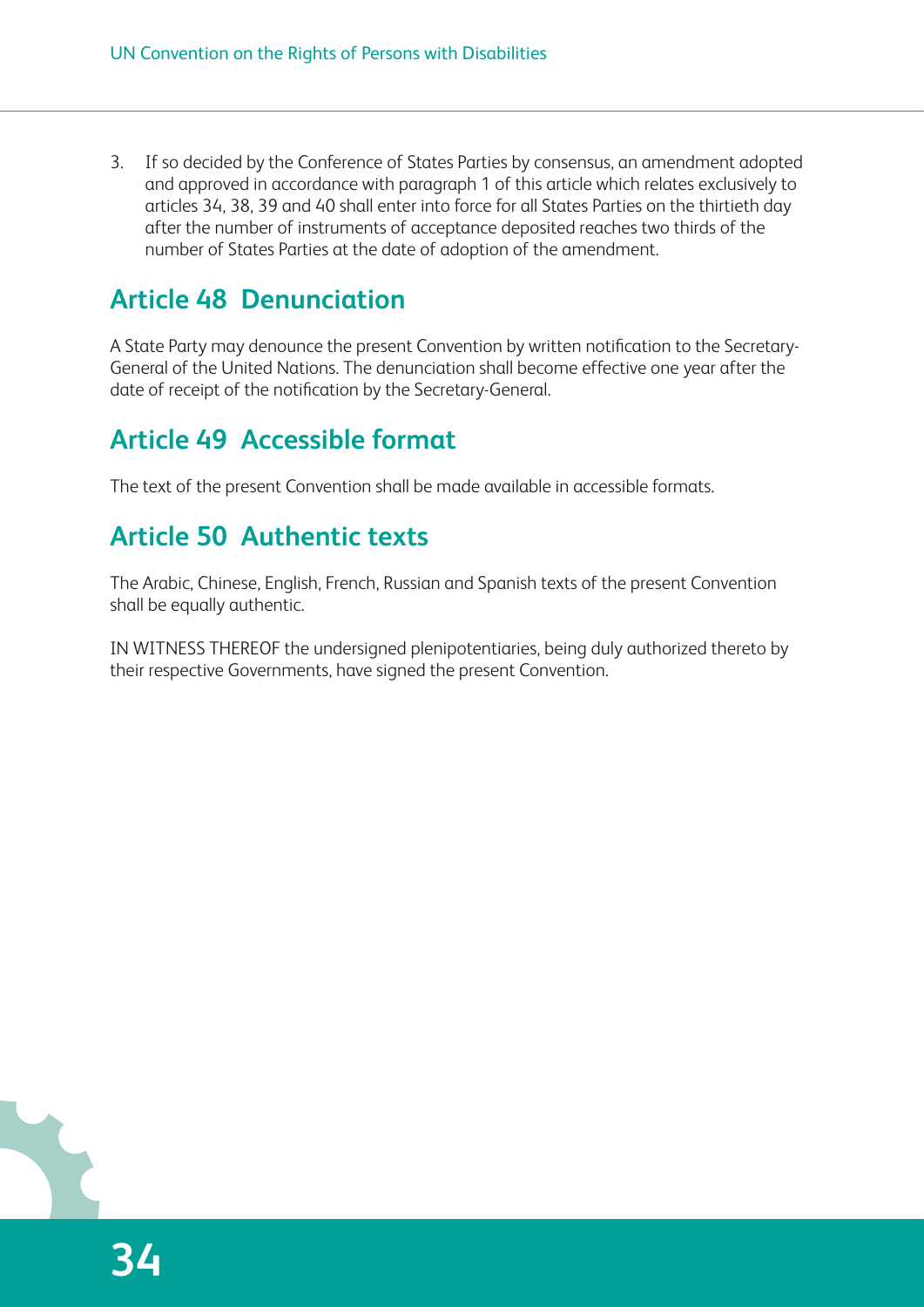# Optional Protocol to the Convention on the Rights of Persons with Disabilities

*The States Parties to the present Protocol have agreed as follows:* 

## **Article 1**

- 1. A State Party to the present Protocol ("State Party") recognizes the competence of the Committee on the Rights of Persons with Disabilities ("the Committee") to receive and consider communications from or on behalf of individuals or groups of individuals subject to its jurisdiction who claim to be victims of a violation by that State Party of the provisions of the Convention.
- 2. No communication shall be received by the Committee if it concerns a State Party to the Convention that is not a party to the present Protocol.

## **Article 2**

The Committee shall consider a communication inadmissible when:

- (a) The communication is anonymous;
- (b) The communication constitutes an abuse of the right of submission of such communications or is incompatible with the provisions of the Convention;
- (c) The same matter has already been examined by the Committee or has been or is being examined under another procedure of international investigation or settlement;
- (d) All available domestic remedies have not been exhausted. This shall not be the rule where the application of the remedies is unreasonably prolonged or unlikely to bring effective relief;
- (e) It is manifestly ill-founded or not sufficiently substantiated; or when
- (f) The facts that are the subject of the communication occurred prior to the entry into force of the present Protocol for the State Party concerned unless those facts continued after that date.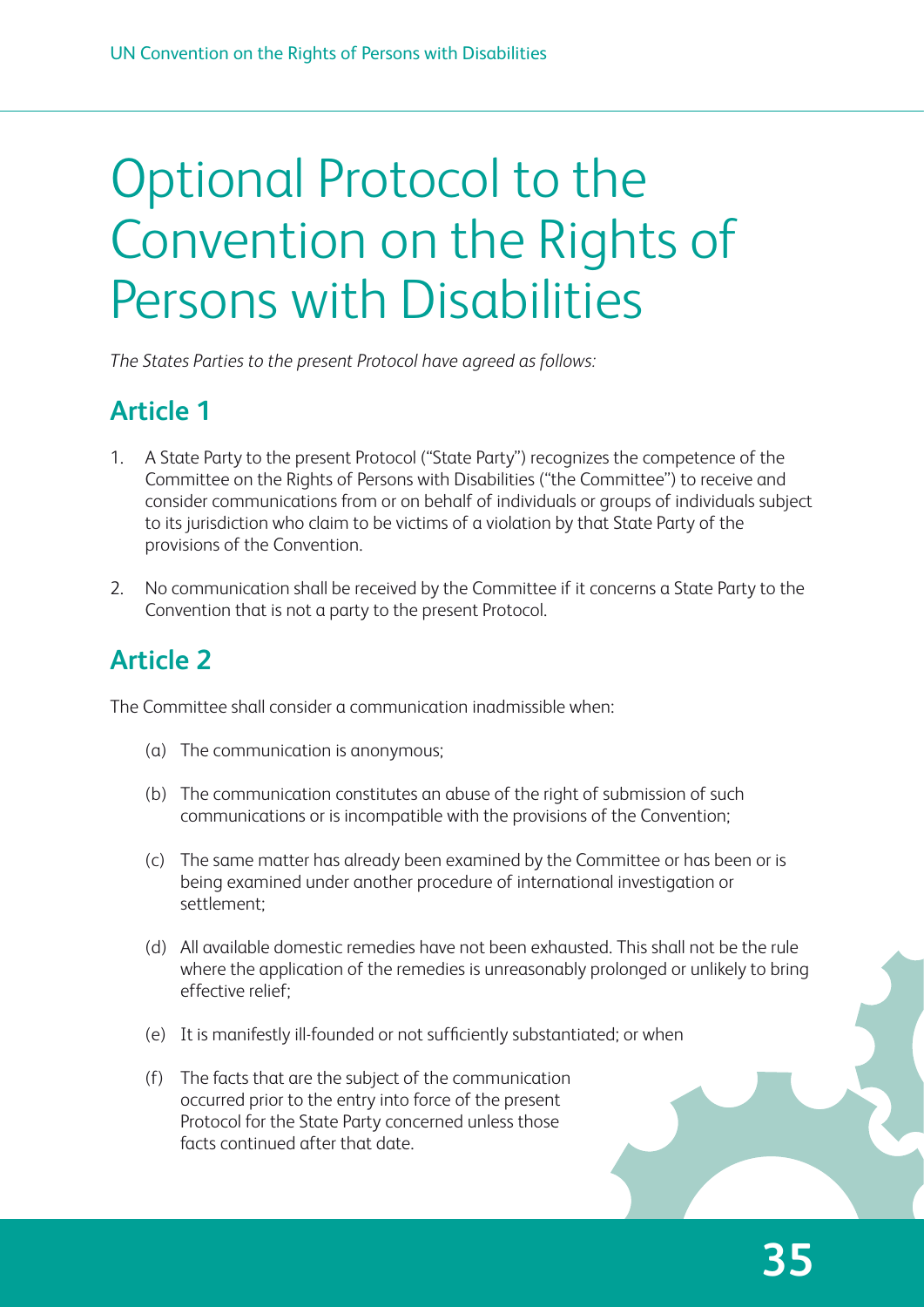

## **Article 3**

Subject to the provisions of article 2 of the present Protocol, the Committee shall bring any communications submitted to it confidentially to the attention of the State Party. Within six months, the receiving State shall submit to the Committee written explanations or statements clarifying the matter and the remedy, if any, that may have been taken by that State.

## **Article 4**

- 1. At any time after the receipt of a communication and before a determination on the merits has been reached, the Committee may transmit to the State Party concerned for its urgent consideration a request that the State Party take such interim measures as may be necessary to avoid possible irreparable damage to the victim or victims of the alleged violation.
- 2. Where the Committee exercises its discretion under paragraph 1 of this article, this does not imply a determination on admissibility or on the merits of the communication.

## **Article 5**

The Committee shall hold closed meetings when examining communications under the present Protocol. After examining a communication, the Committee shall forward its suggestions and recommendations, if any, to the State Party concerned and to the petitioner.

## **Article 6**

- 1. If the Committee receives reliable information indicating grave or systematic violations by a State Party of rights set forth in the Convention, the Committee shall invite that State Party to cooperate in the examination of the information and to this end submit observations with regard to the information concerned.
- 2. Taking into account any observations that may have been submitted by the State Party concerned as well as any other reliable information available to it, the Committee may designate one or more of its members to conduct an inquiry and to report urgently to the Committee. Where warranted and with the consent of the State Party, the inquiry may include a visit to its territory.
- 3. After examining the findings of such an inquiry, the Committee shall transmit these findings to the State Party concerned together with any comments and recommendations.
- 4. The State Party concerned shall, within six months of receiving the findings, comments and recommendations transmitted by the Committee, submit its observations to the Committee.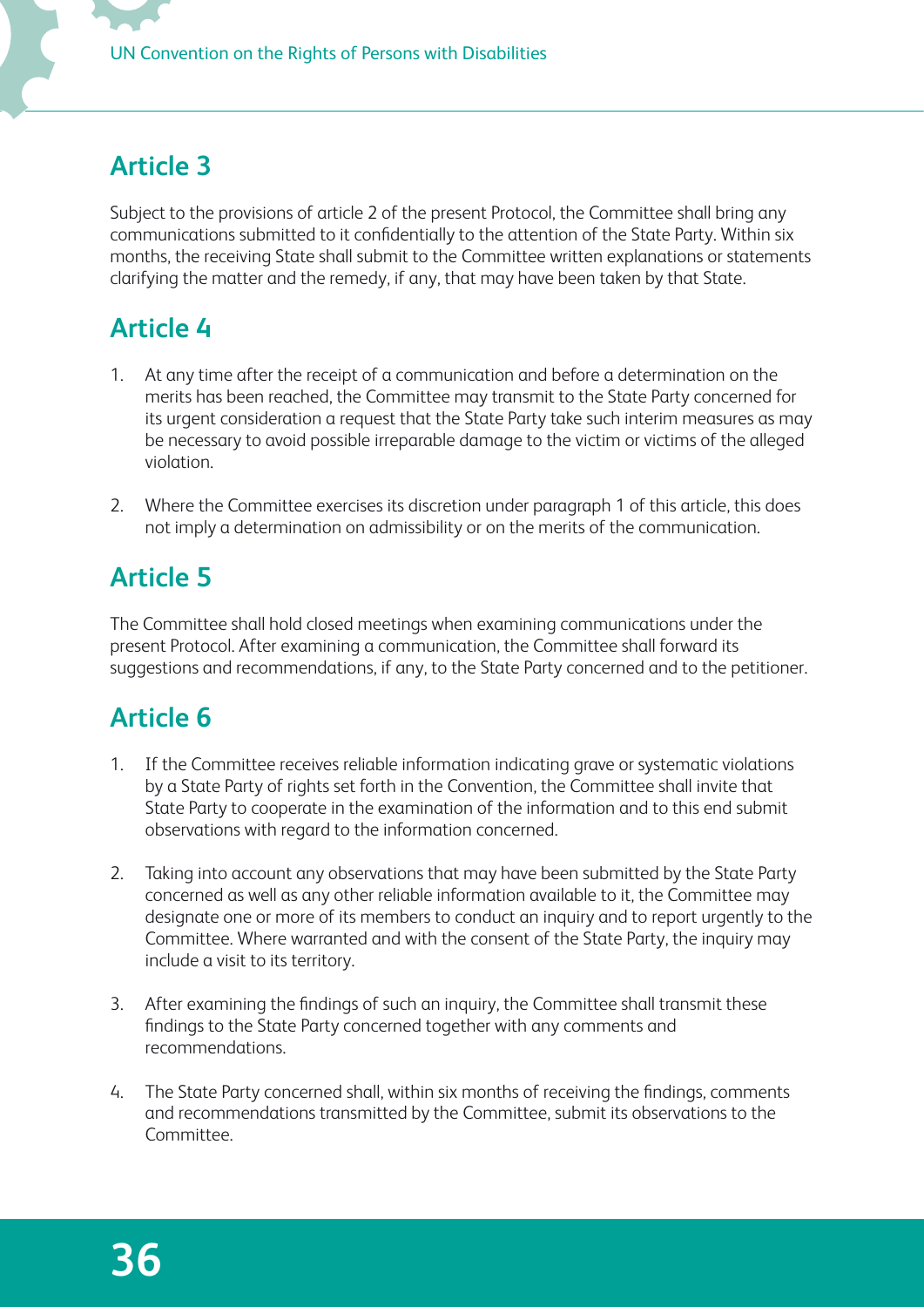5. Such an inquiry shall be conducted confidentially and the cooperation of the State Party shall be sought at all stages of the proceedings.

## **Article 7**

- 1. The Committee may invite the State Party concerned to include in its report under article 35 of the Convention details of any measures taken in response to an inquiry conducted under article 6 of the present Protocol.
- 2. The Committee may, if necessary, after the end of the period of six months referred to in article 6, paragraph 4, invite the State Party concerned to inform it of the measures taken in response to such an inquiry.

## **Article 8**

Each State Party may, at the time of signature or ratification of the present Protocol or accession thereto, declare that it does not recognize the competence of the Committee provided for in articles 6 and 7.

## **Article 9**

The Secretary-General of the United Nations shall be the depositary of the present Protocol.

## **Article 10**

The present Protocol shall be open for signature by signatory States and regional integration organizations of the Convention at United Nations Headquarters in New York as of 30 March 2007.

## **Article 11**

The present Protocol shall be subject to ratification by signatory States of the present Protocol which have ratified or acceded to the Convention. It shall be subject to formal confirmation by signatory regional integration organizations of the present Protocol which have formally confirmed or acceded to the Convention. It shall be open for accession by any State or regional integration organization which has ratified, formally confirmed or acceded to the Convention and which has not signed the Protocol.

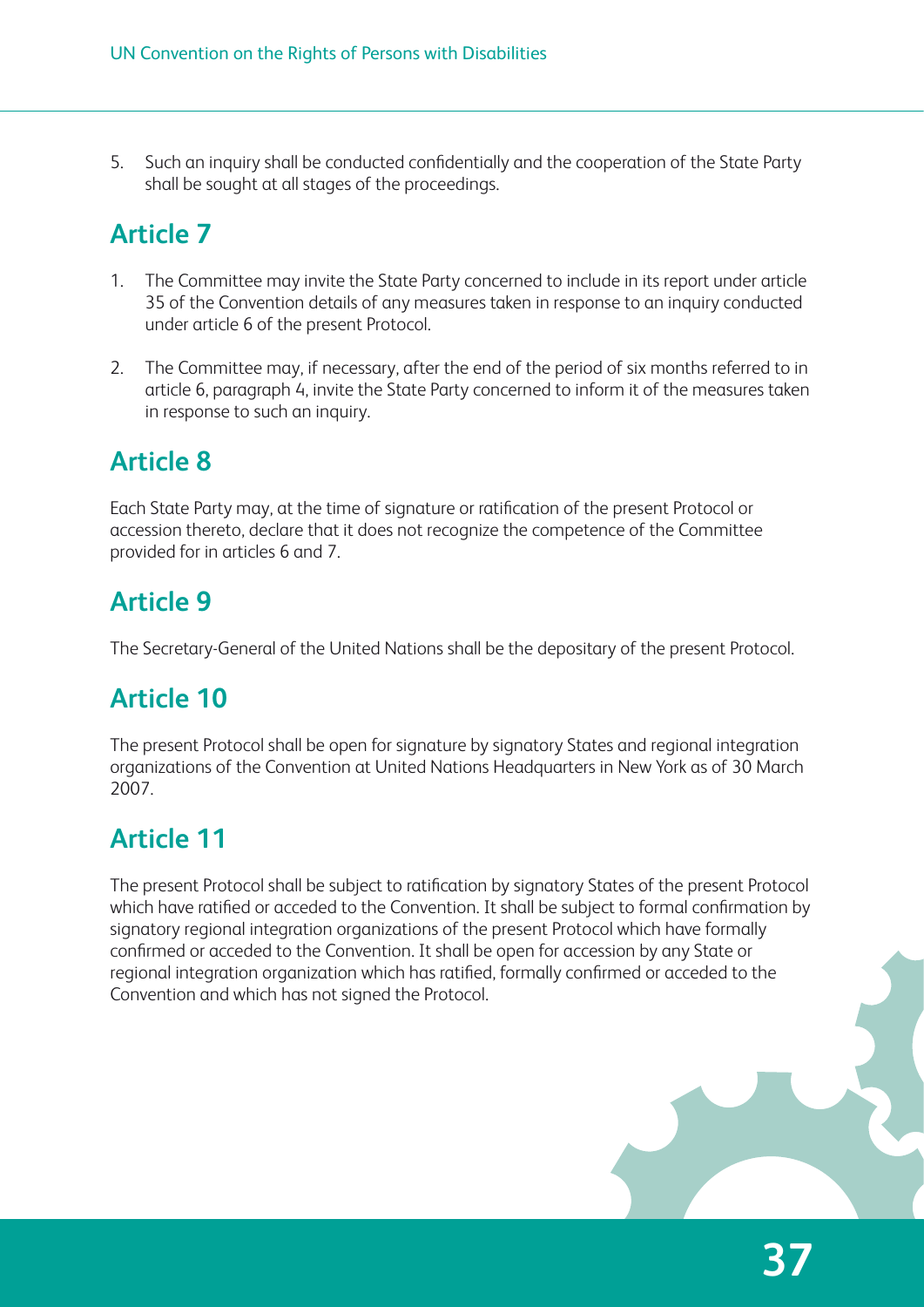## **Article 12**

1. "Regional integration organization" shall mean an organization constituted by sovereign States of a given region, to which its member States have transferred competence in respect of matters governed by the Convention and the present Protocol. Such organizations shall declare, in their instruments of formal confirmation or accession, the extent of their competence with respect to matters governed by the Convention and the present Protocol.

Subsequently, they shall inform the depositary of any substantial modification in the extent of their competence.

- 2. References to "States Parties" in the present Protocol shall apply to such organizations within the limits of their competence.
- 3. For the purposes of article 13, paragraph 1, and article 15, paragraph 2, of the present Protocol, any instrument deposited by a regional integration organization shall not be counted.
- 4. Regional integration organizations, in matters within their competence, may exercise their right to vote in the meeting of States Parties, with a number of votes equal to the number of their member States that are Parties to the present Protocol. Such an organization shall not exercise its right to vote if any of its member States exercises its right, and vice versa.

## **Article 13**

- 1. Subject to the entry into force of the Convention, the present Protocol shall enter into force on the thirtieth day after the deposit of the tenth instrument of ratification or accession.
- 2. For each State or regional integration organization ratifying, formally confirming or acceding to the present Protocol after the deposit of the tenth such instrument, the Protocol shall enter into force on the thirtieth day after the deposit of its own such instrument.

## **Article 14**

- 1. Reservations incompatible with the object and purpose of the present Protocol shall not be permitted.
- 2. Reservations may be withdrawn at any time.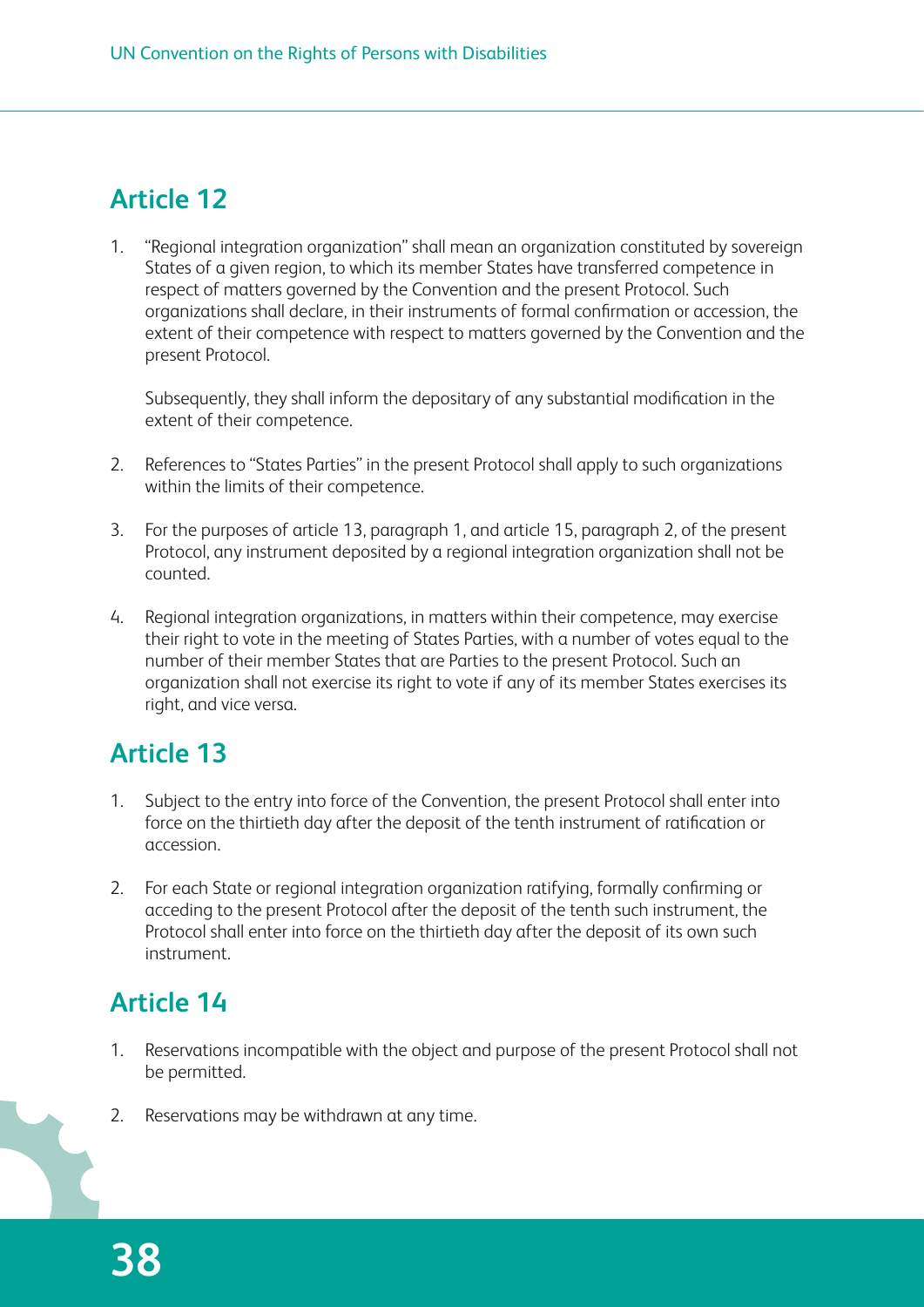## **Article 15**

- 1. Any State Party may propose an amendment to the present Protocol and submit it to the Secretary-General of the United Nations. The Secretary-General shall communicate any proposed amendments to States Parties, with a request to be notified whether they favour a meeting of States Parties for the purpose of considering and deciding upon the proposals. In the event that, within four months from the date of such communication, at least one third of the States Parties favour such a meeting, the Secretary-General shall convene the meeting under the auspices of the United Nations. Any amendment adopted by a majority of two thirds of the States Parties present and voting shall be submitted by the Secretary-General to the General Assembly of the United Nations for approval and thereafter to all States Parties for acceptance.
- 2. An amendment adopted and approved in accordance with paragraph 1 of this article shall enter into force on the thirtieth day after the number of instruments of acceptance deposited reaches two thirds of the number of States Parties at the date of adoption of the amendment. Thereafter, the amendment shall enter into force for any State Party on the thirtieth day following the deposit of its own instrument of acceptance. An amendment shall be binding only on those States Parties which have accepted it.

## **Article 16**

A State Party may denounce the present Protocol by written notification to the Secretary-General of the United Nations. The denunciation shall become effective one year after the date of receipt of the notification by the Secretary-General.

## **Article 17**

The text of the present Protocol shall be made available in accessible formats.

## **Article 18**

The Arabic, Chinese, English, French, Russian and Spanish texts of the present Protocol shall be equally authentic.

IN WITNESS THEREOF the undersigned plenipotentiaries, being duly authorized thereto by their respective Governments, have signed the present Protocol.